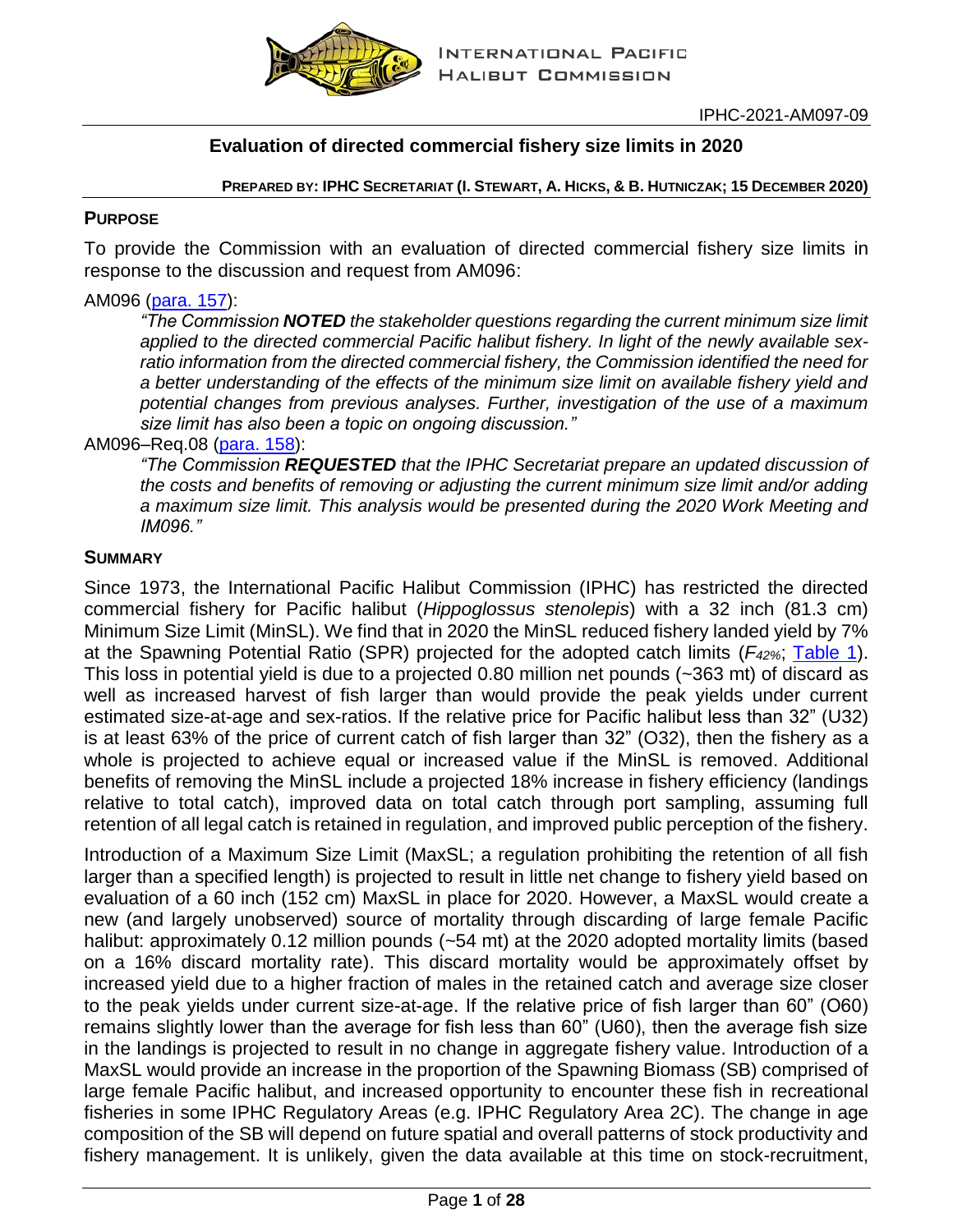fecundity, and maternal effects, that a MaxSL would increase recruitment. A 60" MaxSL would reduce fishery efficiency by approximately 3%, and also reduce the data quality on fish in the total vs. landed commercial fishery catch.

The effects of removing the MinSL or implementing a MaxSL are not estimated to be uniformly distributed among Biological Regions, IPHC Regulatory Areas, or fishing grounds within Areas. In some places, there is little projected change (e.g., removing the MinSL in IPHC Regulatory Area 2C, or implementing a MaxSL in Area 2A), and in others fishery efficiency and composition of the landings would differ importantly (removing the MinSL in Regulatory Area 3B and 4A). This analysis focuses on short-term effects; long-term changes in stock and fishery distribution and productivity would be best addressed through the Management Strategy Evaluation (MSE) process.

<span id="page-1-0"></span>

|  | <b>Table 1.</b> Evaluation summary of removal of the current minimum size limit (MinSL) and/or |  |  |  |  |
|--|------------------------------------------------------------------------------------------------|--|--|--|--|
|  | addition of a maximum size limit (MaxSL) of 60" (152 cm) in 2020 relative to the status quo.   |  |  |  |  |

|                                            | Management action                             |                                                                                 |  |  |  |  |
|--------------------------------------------|-----------------------------------------------|---------------------------------------------------------------------------------|--|--|--|--|
| Response                                   | <b>Remove MinSL</b>                           | Add MaxSL = $60$ "                                                              |  |  |  |  |
| <b>Fishery yield</b>                       | 7% increase                                   | No change                                                                       |  |  |  |  |
| Fishery value                              | Increased if U32 price >= 63% of<br>O32 price | No change                                                                       |  |  |  |  |
| Discard mortality                          | million<br>Decreased<br>0.80<br>by<br>pounds  | 0.12<br>million<br>Increased<br>by<br>pounds, may increase further<br>over time |  |  |  |  |
| Fishery efficiency<br>(landings/catch)     | 18% increase                                  | 3% decrease                                                                     |  |  |  |  |
| Data on total fishery catch and<br>biology | Improved                                      | Degraded                                                                        |  |  |  |  |
| Recreational encounters with<br>large fish | No change                                     | Increased                                                                       |  |  |  |  |
| Abundance/biomass of old<br>females        | No change                                     | Increased                                                                       |  |  |  |  |
| Average projected recruitment              | No change                                     | No change                                                                       |  |  |  |  |

### **BACKGROUND/INTRODUCTION**

The IPHC introduced the first MinSL for the directed commercial Pacific halibut fishery in 1940 [\(Myhre 1973\)](#page-19-0). The 5 pound (2.27 kg) limit was based on "dressed" weight (gilled and gutted), and was converted to length (26"; 66 cm) in 1944 in order to facilitate easier compliance. Due to increases in size-at-age, the quantity of small fish encountered and discarded by the fishery during this time period was likely low and declining from the 1940s through the 1970s, based on contemporary reports [\(Myhre 1974\)](#page-19-1), and historical age composition data [\(Stewart and Webster](#page-19-2)  [2020\)](#page-19-2). In 1973, the MinSL was revised to 32" [\(81.3 cm; Myhre 1973\)](#page-19-0). Yield-Per-Recruit (YPR) analysis in the 1960s indicated that the age of entry to the fishery was near optimal under equilibrium conditions based on the landed catch from the 26" MinSL [\(IPHC 1960\)](#page-18-0), and very large size at age in the 1970s (relative to the historical record) was not likely resulting in substantial amounts of discard mortality (fish that are captured, discarded, and subsequently die). Therefore, discard mortality was not identified as a significant concern at that time.

After an apparent peak in the late 1970s, Pacific halibut size-at-age declined through approximately 2010, and has been relatively stable since, although trends differ among Biological Regions [\(Stewart and Webster 2020\)](#page-19-2). The largest declines in size-at-age have been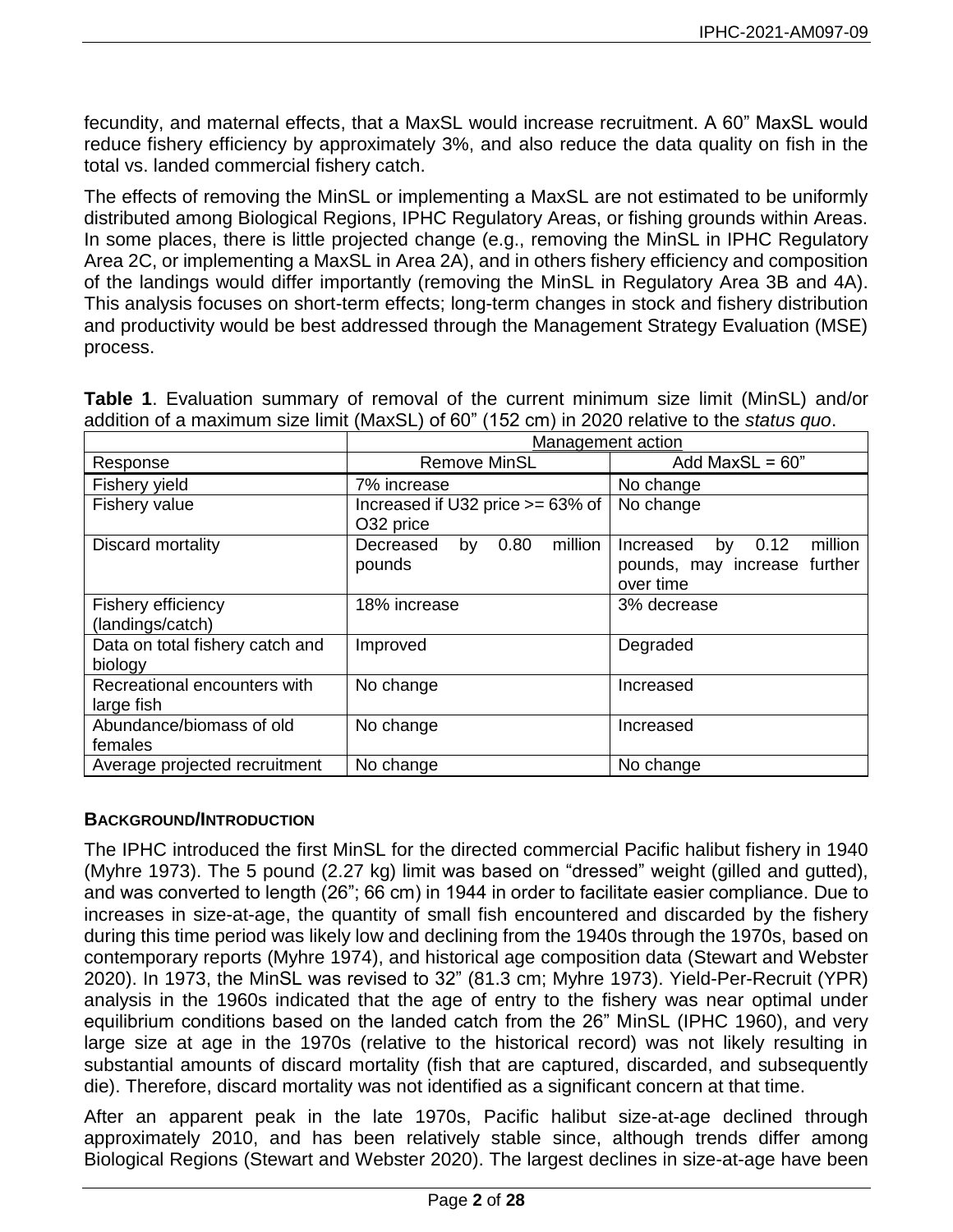observed in the Gulf of Alaska (GOA), which also represents the geographical and demographic center of the stock. During this period of changing size-at-age, there have been many analyses evaluating the effects of the MinSL on the Pacific halibut stock and fishery. Myhre [\(1974\)](#page-19-1) found that a 32" (81.3 cm) MinSL was 'optimal' (with regard to fishery yield and value of fish sales) only under the lowest discard mortality rates, and that discard mortality rates above 25% would favor a 29.5" (75 cm) or lower MinSL. Clark and Parma [\(1995\)](#page-18-1) also used equilibrium methods (YPR and Spawning Biomass Per Recruit, SBPR) to evaluate the MinSL based on sampled landings in 1990-91. Their analysis found that the 32" MinSL was near optimal, but noted that revised analysis was already underway due to observations in the early 1990s of continued decline in size-at-age (and that removing the MinSL in IPHC Regulatory Area 2B would result in no loss in YPR). Parma [\(1999\)](#page-19-3) provided an update to previous analyses, with similar conclusions: small gains in YPR would occur under smaller MinSLs, but these were slightly offset by losses in SBPR suggesting that retaining the 32" MinSL was still optimal.

Valero and Hare [\(2012\)](#page-19-4) used a broader suite of analyses, including female maturity-at-age, YPR, SBPR, and a migratory model to evaluate the MinSL. They found that YPR and SBPR would both decrease with greatly reduced size-limits under the assumption that the fishery selectivity would resemble that of the IPHC's Fishery-Independent Setline Survey (FISS). Small reductions (3-12 cm) in the MinSL were found to have a slight positive effect on YPR (<=3%; partially due to increasing the proportion of males in the landings by <10%). Larger reductions in the MinSL were found to reduce both YPR and SBPR. The migratory analysis was the first to clearly identify differential effects of the MinSL among the IPHC Regulatory Areas. Their analysis was based on the Spawning Biomass Per Recruit ratio (SBPRratio); however, their calculation of SBPRratio used long-term average conditions rather than current size-at-age and selectivity. They identified the precautionary nature of retaining the MinSL, and potential risks to spawning biomass of eliminating it.

The next MinSL analysis occurred in 2014-15 [\(Martell et al. 2015a;](#page-18-2) [Martell et al. 2015b;](#page-18-3)  [presented at AM091\)](#page-18-3), in response to a Commission request to evaluate reducing the MinSL from 32" to 30". That analysis used equilibrium methods to compare Maximum Sustainable Yield (MSY; adjusting the fishing intensity to produce the largest long term-average landed catch) under alternative MinSLs. Fishery yield and efficiency was found to be increased for all reductions in the MinSL down to 26" (the smallest evaluated). However, reducing the MinSL below 30" was found to result in a slight loss in total fishery value due to the reduced price assumed for smaller fish. That study also identified fishery selectivity, discard mortality rates, and bycatch in non-directed commercial fisheries as important contributors to the optimal level of fishing intensity and overall fishery yield.

The IPHC Secretariat most recently evaluated the MinSL in 2018 [\(IPHC-2018-AM094-14\)](https://www.iphc.int/uploads/pdf/am/2018am/iphc-2018-am094-14.pdf). That analysis found that discard mortality in the directed commercial fishery was an important component of the total, leading to foregone yield, as well as reduced fishery efficiency. Specifically, that study determined that 4% more commercial fishery landings could be achieved at the same level of fishing intensity if the 32" MinSL was removed; a result that was relatively insensitive to potential shifts in fishery selectivity toward targeting of smaller fish [\(Stewart and](#page-19-5)  [Hicks 2018\)](#page-19-5). However, U32 Pacific halibut comprised approximately 25% of the projected commercial landings in the absence of a MinSL. Considerable discussion of potential low prices for these smaller fish led to concern that the fishery as a whole could lose value, even at a slightly higher biological yield. That analysis found no compelling evidence that the current minimum size limit was providing protection of the spawning biomass given slow growth, late maturity, and considerable fishery mortality on juvenile female Pacific halibut, and noted that under the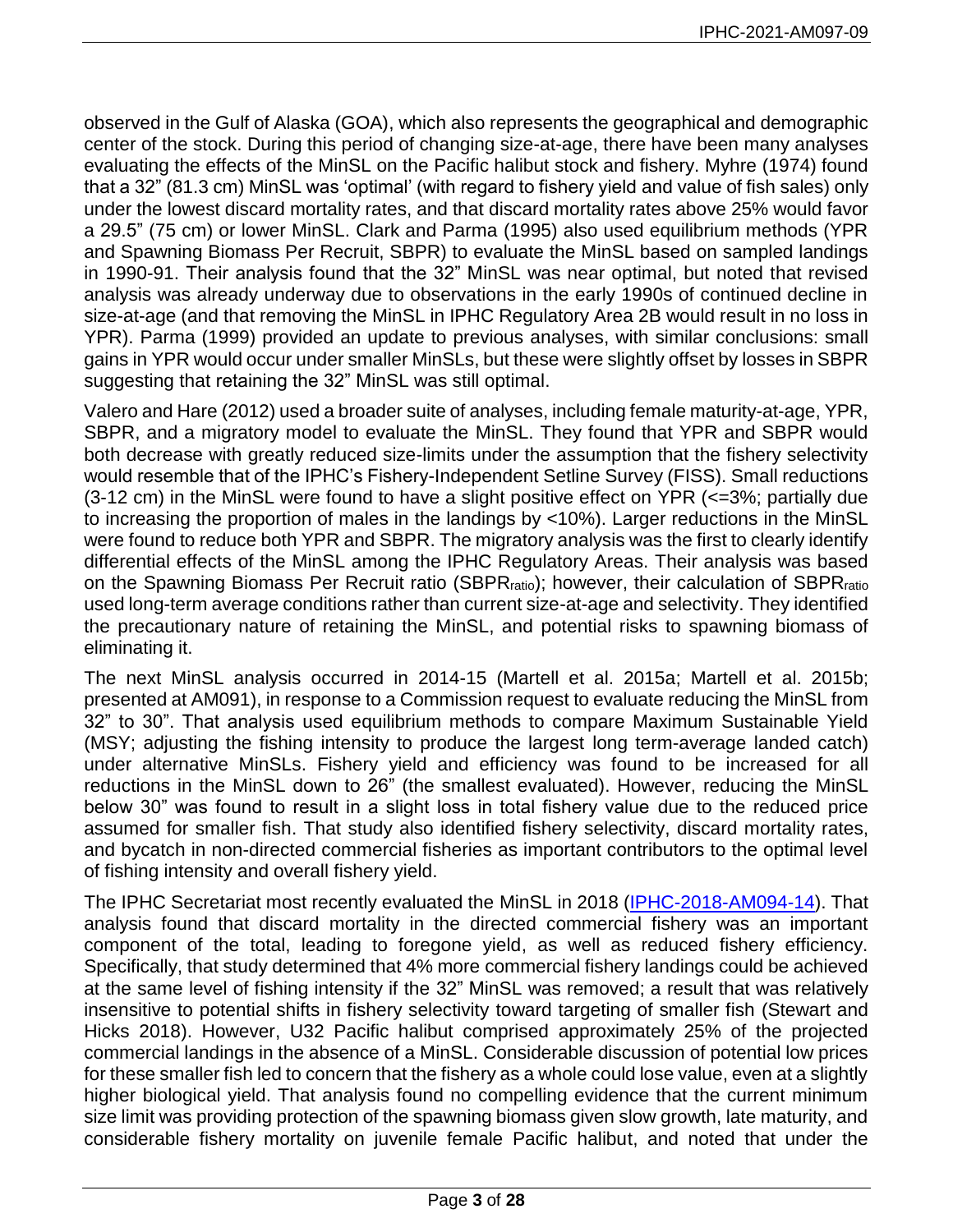Commission's interim management procedure using a constant SPR ensured that the lifetime reproductive output was maintained regardless of the demographics of the sources of mortality.

The trend among historical studies has been toward decreasing support for the current MinSL as size-at-age declined and other factors such as discard mortality and fishery efficiency have become more routinely included in annual considerations. A fully re-evaluated and reviewed stock assessment for 2019 [\(Stewart and Hicks 2020\)](#page-19-6), as well as newly available direct estimates of the sex-ratio of the commercial landings [\(Stewart and Webster 2020\)](#page-19-2), have led to renewed interest in the topic of size-limits, both the current MinSL and the potential utility of a MaxSL. This document provides a response to the requests from AM096, extending historical analyses with new information and providing a basis for developing short-term IPHC policy on size limits and/or structuring future investigation through the MSE process.

## **METHODS**

This analysis is divided into four components, each utilizing differing data and methods:

- 1) A description of the data on discard mortality and age-structure of discards associated with the current MinSL.
- 2) A description of data on encounter rates and age-structure of large Pacific halibut that could be included in a potential MaxSL.
- 3) An evaluation of removing the MinSL using the 2019 stock assessment models as a tool to simultaneously evaluate the effects of shifting sex-ratio, age composition of the catch (landings plus discards), and allocation among IPHC Regulatory Areas on the available yield.
- 4) A similar evaluation using the 2019 stock assessment to explore the effects of one potential MaxSL (60", 152 cm).

### *Data relevant to the current MinSL*

Discard mortality in the directed commercial fishery is estimated each year using a combination of fishery-dependent and fishery-independent information along with historically estimated discard mortality rates [\(Stewart and Webster 2020\)](#page-19-2). Specifically, U32 encounter rates by IPHC Regulatory Area observed during FISS sampling are used to provide an estimate of likely U32 encounter rates in the directed commercial fishery. The exception to this method occurs in IPHC Regulatory Area 2B, where logbooks are required to include U32 discards (in numbers of Pacific halibut) and therefore a direct estimate is available. The average encounter rate for each IPHC Regulatory Area is applied to the total landings (to account for landings that lack a corresponding logbook records) to generate an estimate of total discarded U32 Pacific halibut. A discard mortality rate of 16% (25% in IPHC Regulatory Area 2A where the fishery operates under 'derby' conditions) is applied to total discards to generate an estimate of discard mortality [\(Stewart and](#page-19-2)  [Webster 2020\)](#page-19-2). Finally, sex-specific age distributions were summarized from 2019 FISS catches in order to better understand the biological properties of U32 Pacific halibut.

### *Data relevant to a MaxSL*

A similar approach was taken to summarize large Pacific halibut encountered by the recent (2017-2019) directed commercial fishery (and subsequently sampled as part of the landings). For a range of large sizes (55-70"; 140-178 cm) the average individual fish weight, average age (and distribution of ages), percent female (by weight) and percent of the landings comprising fish larger than the specified size was summarized. For the commercial fishery, weights were derived from measured individual fish sampled by IPHC field staff. Sex-specific information was only available for 2017-2018.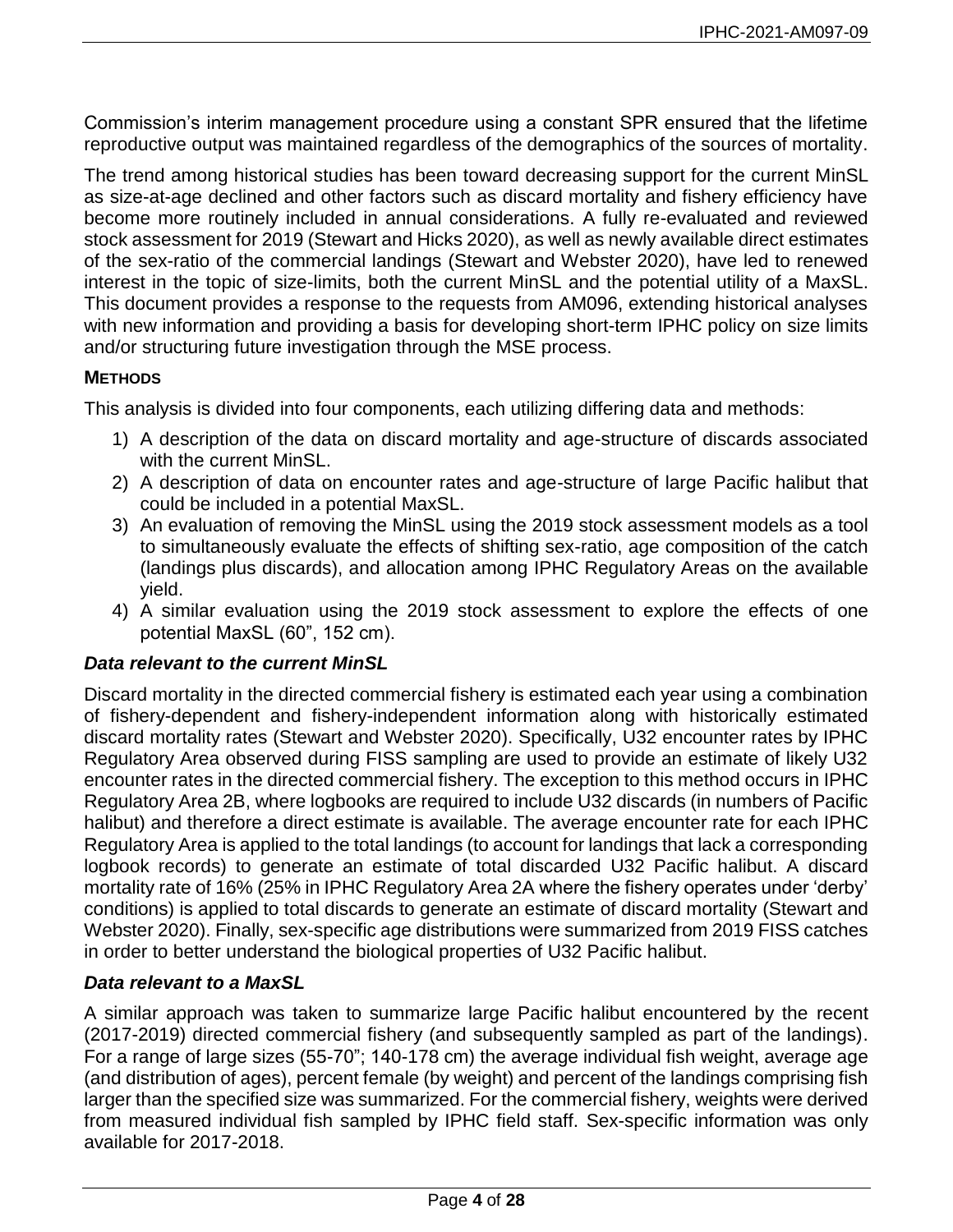For comparison with fishery observations, the percent of FISS catches comprising the same large fish sizes was also summarized; however, this summary relied on predicted weights derived from the general length-weight relationship [\(Stewart and Webster 2020\)](#page-19-2), as sampled weights were only available for individual fish captured in 2019 [\(Erikson 2020\)](#page-18-4).

## *Removing the MinSL*

In order to evaluate the MinSL, the 2019 stock assessment ensemble (including all updated sexratio information) was used to compare key management quantities for 2020 mortality limits (last year's decision) in the absence of the MinSL. The specific process for making the yield calculations is outlined in  $\Delta p$  and  $\Delta p$ . In short, the SPR, which represents the lifetime reproductive output of the stock, is used to measure and balance the effects of removing differing total mortality and demographic components from the population. The results can therefore be interpreted simply, as: How would the mortality limits need to change in order for fishing intensity to remain constant if the MinSL were removed?

In order to characterize the sensitivity of the results to alternative fishery responses, six alternative cases were also investigated: 10, 20 and 30% avoidance, and 10, 20 and 30% targeting of U32 Pacific halibut. For the base analysis and each sensitivity, the change in yield to the directed commercial fishery, the percent of that yield comprised of U32 Pacific halibut and the 'critical price ratio' (see [Appendix B](#page-21-0) for calculation details) were estimated. The critical price ratio indicates the price that would need to be paid for U32 Pacific halibut as a percentage of the price paid for O32 fish in order for the fishery to be of equal or larger value in the absence of the MinSL (assuming no difference in O32 price between the two regulatory setups).

### *Implementing a MaxSL*

Based on the summary of data relevant to a MaxSL, an example MaxSL of 60 inches (152 cm) was selected for further evaluation. This size of fish represents a compromise in that it is large enough to avoid converting a substantial fraction of the current landings to discards, but small enough to represent a demographically meaningful portion of the current spawning biomass. The approach taken for evaluation of potential MaxSLs was similar to that for the MinSL, although slightly more complex as it required additional modeled fleets and partitioning of existing age data in order to approximate the fishery landings and discards under a MaxSL [\(Appendix A\)](#page-20-0).

#### **RESULTS**

### *Data relevant to the current MinSL*

The FISS and mandatory logbook information available in IPHC Regulatory Area 2B provided similar estimates of the fraction of the total catch comprised of U32 Pacific halibut [\(Figure 1\)](#page-5-0). Not only was a similar scale estimated from both series, but the relative trend was also very similar, including an increase in the proportion of U32 fish in 2019, apparently due to the 2011 and 2012 year-classes which comprised a large proportion of the age distributions observed in the FISS in most IPHC Regulatory Areas (especially for female Pacific halibut [\(Figure 2\)](#page-6-0). Of note in both data summaries is the variability among IPHC Regulatory Areas. In recent years the percent of the total catch comprised of U32 fish has ranged from near 20% in IPHC Regulatory Area 4B to around 65-70% in IPHC Regulatory Areas 3B and 4A. Similarly, in the age composition information there are male Pacific halibut greater than 15 years old in all IPHC Regulatory Areas; however, Area 3A has a much higher overall fraction of older males than any other Area. A detailed summary of the size structure of U32 FISS catches is provided in [Appendix C.](#page-22-0)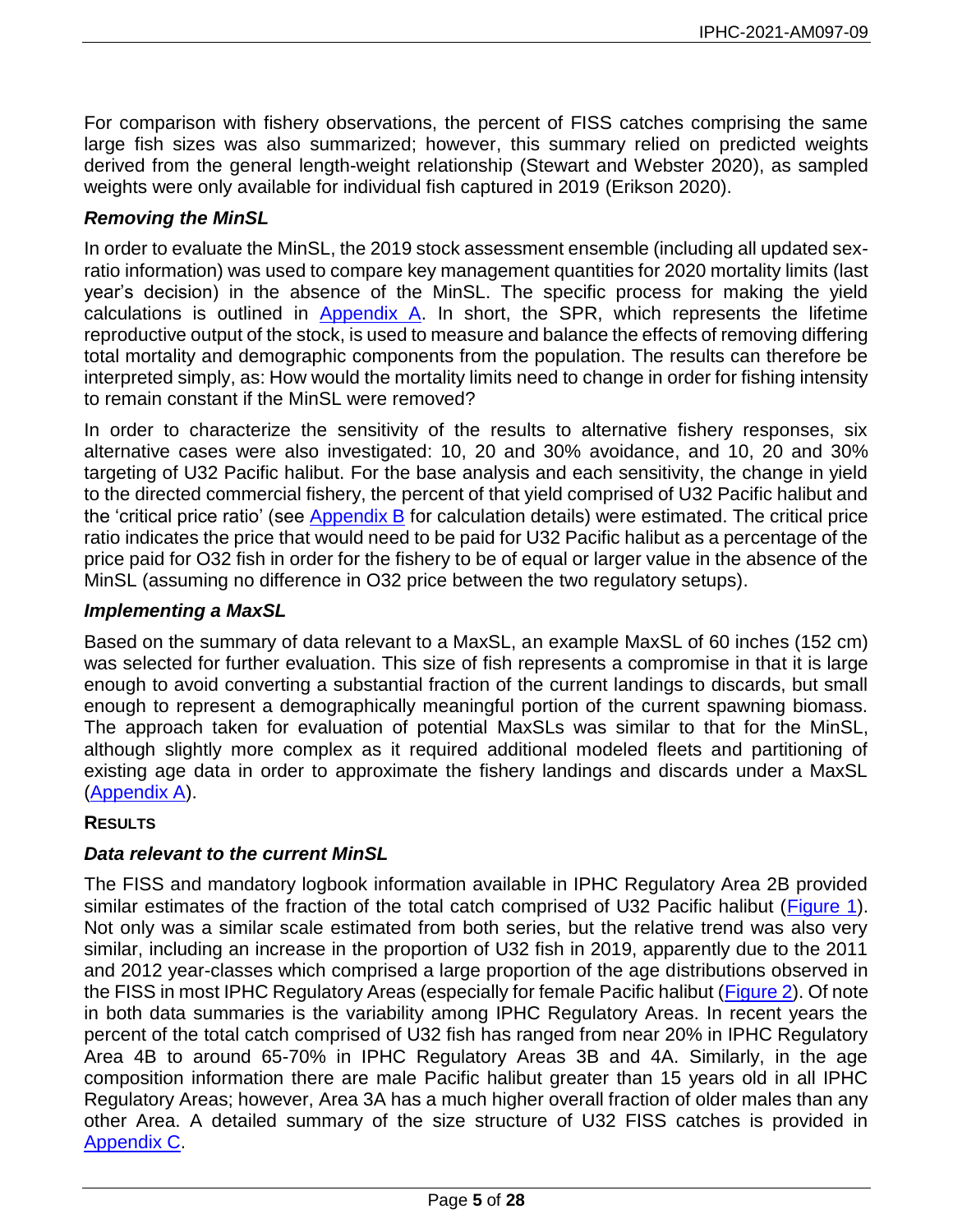When the FISS and commercial data are used in tandem with discard mortality rates to estimate the total discard mortality of U32 Pacific halibut, there is a clear decreasing trend over the last 10 years, with a notable increase in 2019 [\(Table 2\)](#page-7-0). The magnitude of discard mortality by IPHC Regulatory Area is a function of both the landings as well as the encounter rate, with considerable differences among Areas. In aggregate, this source of mortality contributes 0.88 (the three-year average) to 1.49 (the ten-year average) million pounds representing 3-5% of the coastwide total [\(Table 3\)](#page-7-1). These fish are legally required to be discarded, so they provide no value to the fishery, although they are included in all assessment calculations and in the estimate of overall fishing intensity.



<span id="page-5-0"></span>**Figure 1**. Percent sublegal (U32) in recent (1993-2019) FISS catches (median station value indicated by the connected black circles,  $25<sup>th</sup>$  and  $75<sup>th</sup>$  percentiles of station values indicated by solid black lines) and reported commercial fishery logbooks (IPHC Regulatory Area 2B, 2006- 2019 average annual value across sets; solid red line).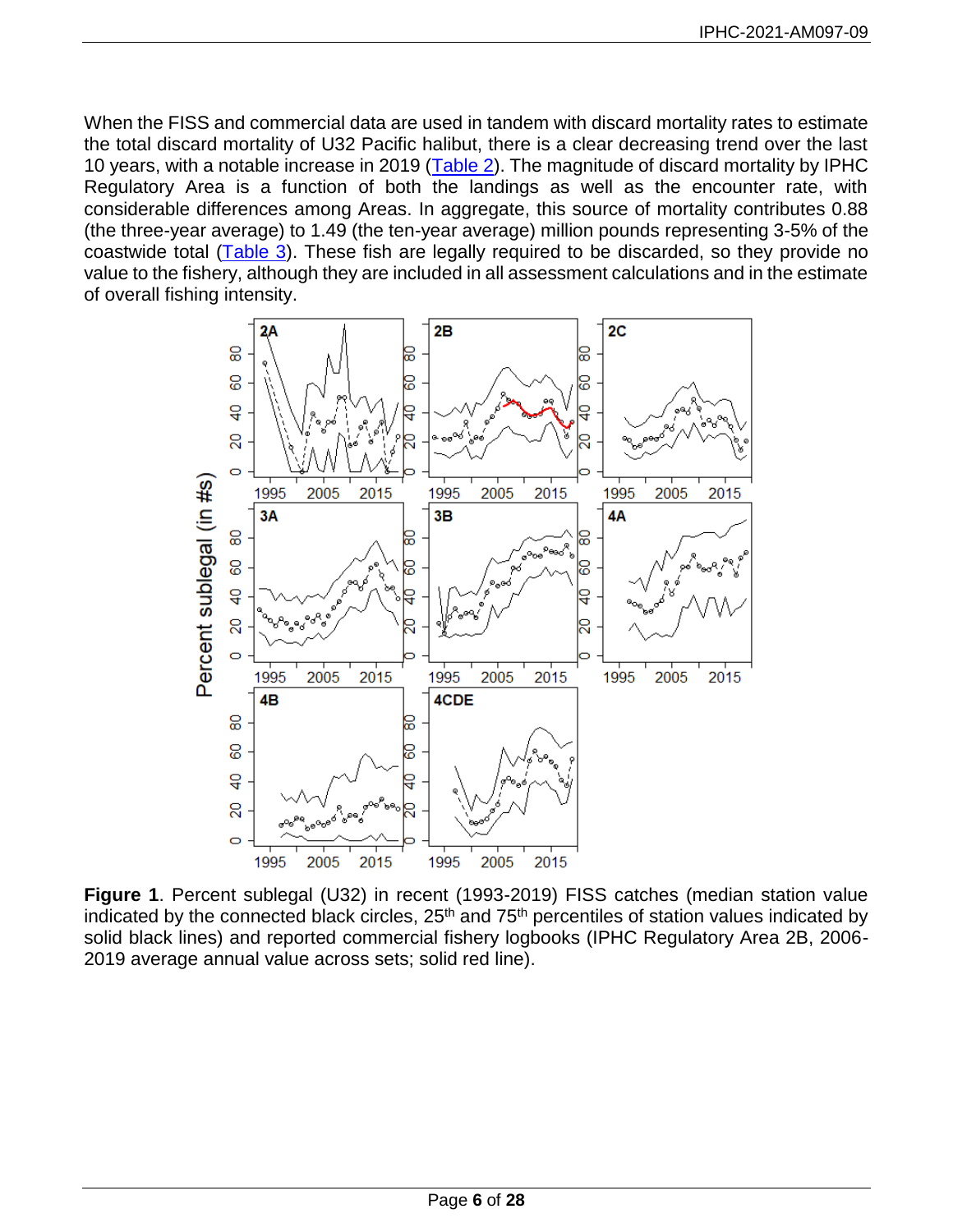

<span id="page-6-0"></span>**Figure 2**. Sex-specific age distributions (by number) for U32 Pacific halibut captured by the 2019 FISS. Females (red bars) and males (blue bars) sum to a value of 1.0 in each panel (IPHC Regulatory Area).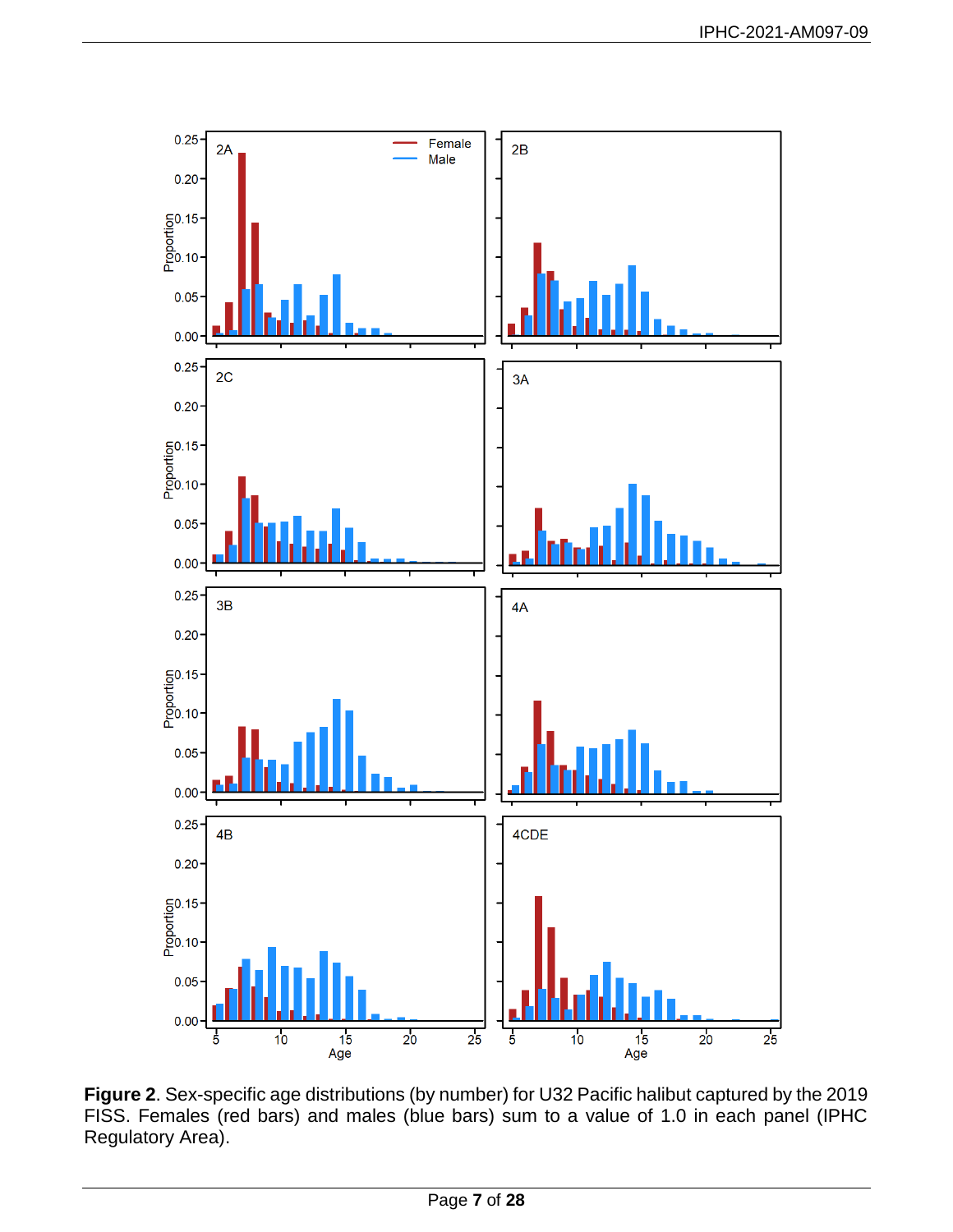| Year            | 2Α   | 2Β   | 2C   | 3A   | 3B        | 4A              | 4Β   |      | 4CDE Coastwide |
|-----------------|------|------|------|------|-----------|-----------------|------|------|----------------|
| 2010            | 0.03 | 0.28 | 0.26 | 1.47 | 0.88      | 0.13            | 0.04 | 0.08 | 3.16           |
| 2011            | 0.02 | 0.26 | 0.08 | 0.91 | .77<br>0. | 14<br>0.        | 0.04 | 0.17 | 2.39           |
| 2012            | 0.02 | 0.21 | 0.09 | 0.59 | 0.52      | .09<br>0        | 0.04 | 0.08 | 1.62           |
| 2013            | 0.01 | 0.20 | 0.09 | 0.53 | 0.39      | 0.06            | 0.03 | 0.05 | 1.37           |
| 2014            | 0.01 | 0.23 | 0.12 | 0.45 | 0.32      | 0.03            | 0.05 | 0.05 | 1.26           |
| 2015            | 0.02 | 0.23 | 0.12 | 0.52 | 0.22      | 0.07            | 0.04 | 0.05 | 1.26           |
| 2016            | 0.03 | 0.21 | 0.12 | 0.39 | 0.23      | 0.05            | 0.05 | 0.06 | 1.15           |
| 2017            | 0.01 | 0.17 | 0.08 | 0.36 | 0.23      | 0.06            | 0.03 | 0.03 | 0.97           |
| 2018            | 0.01 | 0.12 | 0.05 | 0.28 | 0.21      | 0.07            | 0.02 | 0.03 | 0.78           |
| 2019            | 0.03 | 0.13 | 0.07 | 0.32 | 0.16      | 0.09            | 0.03 | 0.07 | 0.90           |
| 3-year average  | 0.02 | 0.14 | 0.07 | 0.32 | .20<br>0. | .07<br>0.       | 0.03 | 0.04 | 0.88           |
| 5-year average  | 0.02 | 0.17 | 0.09 | 0.37 | 0.21      | .07<br>$\Omega$ | 0.03 | 0.05 | 1.01           |
| 10-year average | 0.02 | 0.20 | 0.11 | 0.58 | 0.39      | 0.08            | 0.04 | 0.07 | 1.49           |

<span id="page-7-0"></span>**Table 2**. Recent discard mortality estimates from the directed commercial fishery for Pacific halibut less than the 32 inch (81.3 cm) minimum size limit length (U32; million net pounds).

<span id="page-7-1"></span>**Table 3**. Recent U32 percent mortality (discard mortality/(discard mortality + landings), by weight) from the directed commercial fishery for Pacific halibut.

| Year            | 2A | 2B | 2C | 3A | 3B  | 4A | 4B | 4CDE | Coastwide |
|-----------------|----|----|----|----|-----|----|----|------|-----------|
| 2010            | 6% | 4% | 5% | 7% | 8%  | 5% | 2% | 2%   | 6%        |
| 2011            | 3% | 4% | 3% | 6% | 9%  | 6% | 2% | 5%   | 6%        |
| 2012            | 3% | 3% | 3% | 5% | 9%  | 5% | 2% | 3%   | 5%        |
| 2013            | 3% | 3% | 3% | 5% | 9%  | 5% | 2% | 3%   | 5%        |
| 2014            | 2% | 4% | 3% | 6% | 10% | 3% | 4% | 4%   | 5%        |
| 2015            | 4% | 4% | 3% | 6% | 7%  | 5% | 3% | 4%   | 5%        |
| 2016            | 5% | 3% | 3% | 5% | 8%  | 3% | 5% | 4%   | 4%        |
| 2017            | 2% | 3% | 2% | 4% | 7%  | 4% | 3% | 2%   | 4%        |
| 2018            | 2% | 2% | 1% | 4% | 8%  | 5% | 2% | 2%   | 3%        |
| 2019            | 3% | 2% | 2% | 4% | 6%  | 6% | 3% | 4%   | 4%        |
| 3-year average  | 2% | 2% | 2% | 4% | 7%  | 5% | 3% | 3%   | 3%        |
| 5-year average  | 3% | 3% | 2% | 5% | 7%  | 5% | 3% | 3%   | 4%        |
| 10-year average | 3% | 3% | 3% | 5% | 8%  | 5% | 3% | 3%   | 5%        |

# *Data relevant to a MaxSL*

The relative catch of large Pacific halibut varied substantially across the coast, ranging from <1% for fish greater than 55 inches (140 cm) in IPHC Regulatory Area 2A to 17% in Area 2C (Table [4\)](#page-8-0). A MaxSL of 70 inches (178 cm), would affect less than 2% of the commercial landings in any IPHC Regulatory Area coastwide. Larger potential MaxSLs corresponded to larger average weights of fish above these limits; however, there was again considerable variability among IPHC Regulatory Areas. Although almost all large fish were found to be female (92-100%), there was a considerable range of ages represented even among females larger than 60 inches (152 cm; [Figure 3\)](#page-9-0). These fish ranged in age from nine to 42 years, depending on the Area, with the youngest fish on average in IPHC Regulatory Area 2C and the oldest in Area 4B. This pattern illustrates clearly that a MaxSL would not map directly to a maximum age limit, and that even at 70 inches (178 cm) there is the potential for some female Pacific halibut to remain immature. The FISS observed relatively higher catches of large Pacific halibut when compared to the commercial fishery, and showed differing relative patterns among IPHC Regulatory Areas (discussed below).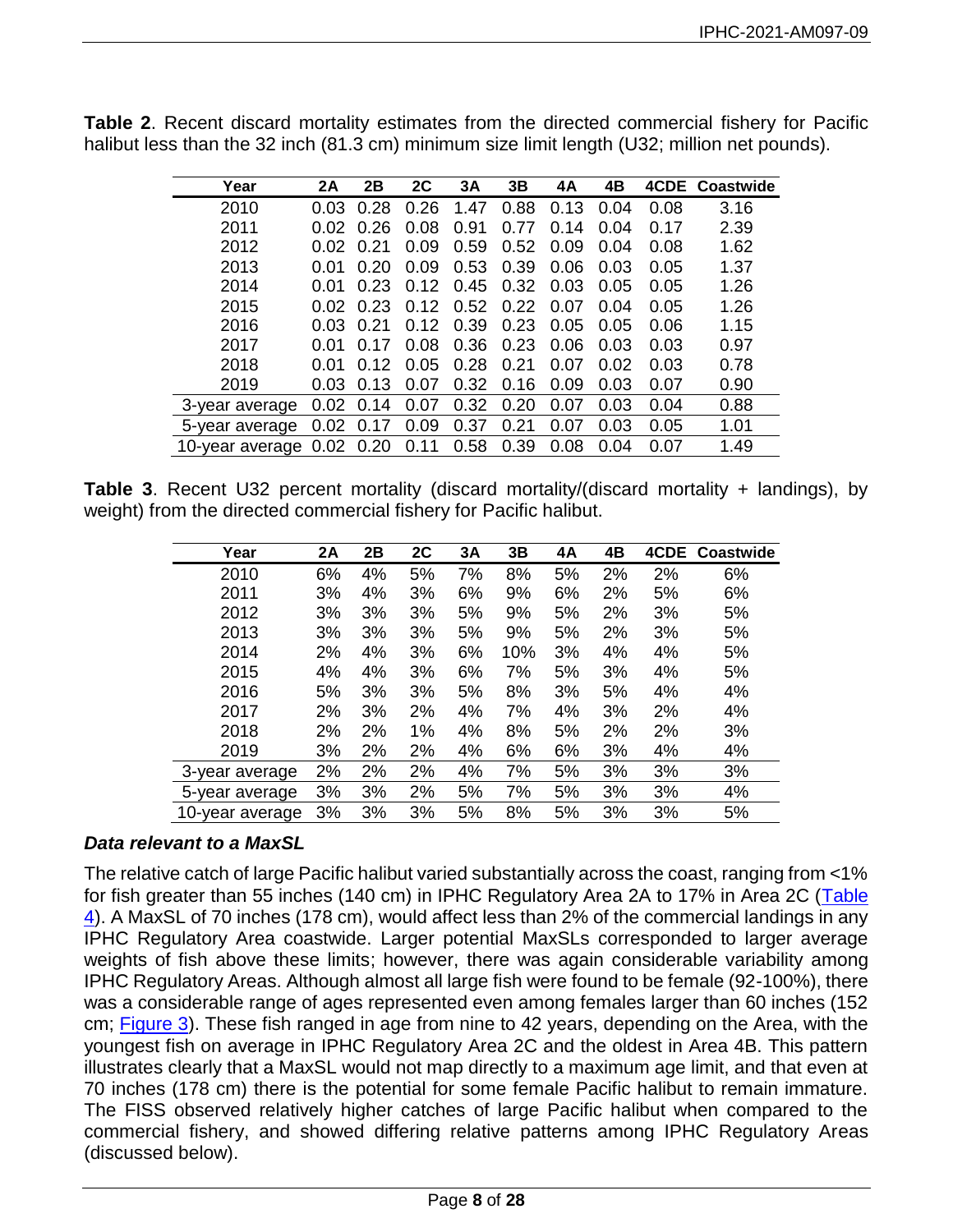| <b>IPHC</b>       | Length       | Average    | Average     |              | $%$ of          | % of legal            |
|-------------------|--------------|------------|-------------|--------------|-----------------|-----------------------|
| <b>Regulatory</b> | greater than | net weight | age         | % female     | <b>Landings</b> | <b>FISS catch</b>     |
| Area              | (in, cm)     | (lb, kg)   | (range)     | (weight) $1$ | (weight)        | (weight) <sup>2</sup> |
| 2A                | 55, 140      | 66, 30     | 16 (10-23)  | 100%         | $1\%$           | 2%                    |
|                   | 60, 152      | 109, 49    | $22(22-22)$ | 100%         | 1%              | $< 1\%$               |
|                   | 65, 165      | 109, 49    | 22 (22-22)  | 100%         | 1%              | 1%                    |
|                   | 70, 178      | <b>NA</b>  | <b>NA</b>   | <b>NA</b>    | 0%              | 0%                    |
| 2B                | 55, 140      | 75, 34     | 18 (9-39)   | 100%         | 8%              | 16%                   |
|                   | 60, 152      | 92, 42     | 20 (14-39)  | 100%         | 4%              | 8%                    |
|                   | 65, 165      | 112, 51    | 22 (15-31)  | 100%         | $1\%$           | 3%                    |
|                   | 70, 178      | 129, 59    | 21 (17-25)  | 100%         | $1\%$           | 1%                    |
| 2C                | 55, 140      | 71, 32     | $17(9-36)$  | 100%         | 17%             | 26%                   |
|                   | 60, 152      | 86, 39     | 17 (9-36)   | 100%         | 6%              | 15%                   |
|                   | 65, 165      | 114, 52    | 18 (13-36)  | 100%         | 2%              | 8%                    |
|                   | 70, 178      | 148, 67    | 20 (15-32)  | 100%         | $< 1\%$         | 4%                    |
| 3A                | 55, 140      | 69, 31     | 16 (11-31)  | 100%         | 4%              | 28%                   |
|                   | 60, 152      | 85, 39     | 18 (12-31)  | 100%         | 2%              | 18%                   |
|                   | 65, 165      | 119, 54    | 20 (18-21)  | 100%         | 1%              | 11%                   |
|                   | 70, 178      | 119, 54    | 20 (18-21)  | 100%         | $1\%$           | 6%                    |
| 3B                | 55, 140      | 70, 32     | 14 (11-23)  | 96%          | 5%              | 17%                   |
|                   | 60, 152      | 92, 42     | 16 (13-23)  | 100%         | 1%              | 11%                   |
|                   | 65, 165      | 144, 65    | 20 (17-23)  | 100%         | 1%              | 6%                    |
|                   | 70, 178      | 194, 88    | 23 (23-23)  | 100%         | $1\%$           | 3%                    |
| 4A                | 55, 140      | 70, 32     | 18 (11-39)  | 100%         | 5%              | 10%                   |
|                   | 60, 152      | 100, 45    | 19 (12-39)  | 100%         | 1%              | 6%                    |
|                   | 65, 165      | 118, 54    | 23 (14-39)  | 100%         | 1%              | 3%                    |
|                   | 70, 178      | 137, 62    | 32 (25-39)  | 100%         | 1%              | 2%                    |
| 4B                | 55, 140      | 80, 36     | $21(8-42)$  | 94%          | 11%             | 18%                   |
|                   | 60, 152      | 100, 45    | 23 (12-42)  | 92%          | 7%              | 11%                   |
|                   | 65, 165      | 120, 54    | 23 (12-40)  | 100%         | 4%              | 6%                    |
|                   | 70, 178      | 147, 67    | 26 (20-40)  | 100%         | 2%              | 3%                    |
| 4CDE              | 55, 140      | 74, 34     | 16 (11-24)  | 100%         | 9%              | 14%                   |
|                   | 60, 152      | 88, 40     | 17 (11-24)  | 100%         | 4%              | 8%                    |
|                   | 65, 165      | 108, 49    | 18 (11-22)  | 100%         | 1%              | 4%                    |

<span id="page-8-0"></span>**Table 4**. Summary of 2017-2019 commercial fishery landings and FISS catch of large Pacific halibut by IPHC Regulatory area. Values in italics represent only a single fish.

<sup>1</sup>Sex-specific information from the commercial fishery was only available from 2017-2018 for this analysis. <sup>2</sup>Percent of O32 catch was predicted from individual lengths and the historical length-weight relationship, and therefore may not be comparable with fishery catch percentages.

70, 178 112, 51 17 (11-20) 100% <1% 2%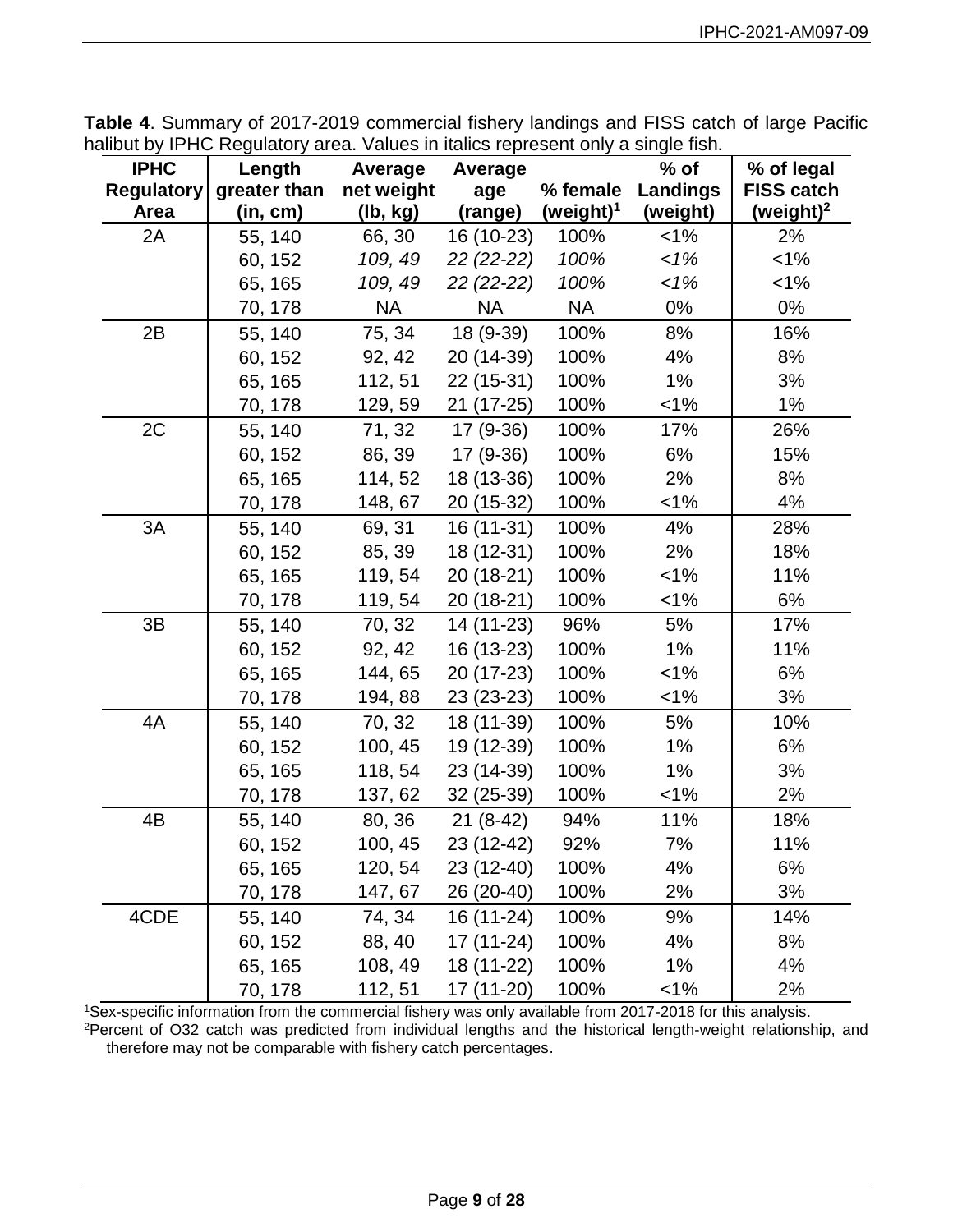

<span id="page-9-0"></span>**Figure 3**. Sex-specific age composition distributions (by number) for Pacific halibut greater than 60 inches (152 cm) in length captured by the commercial fishery in 2017-2018. Females (red bars) and males (blue bars) sum to a value of 1.0 in each panel (IPHC Regulatory Area). Note that the y-axes differ by panel.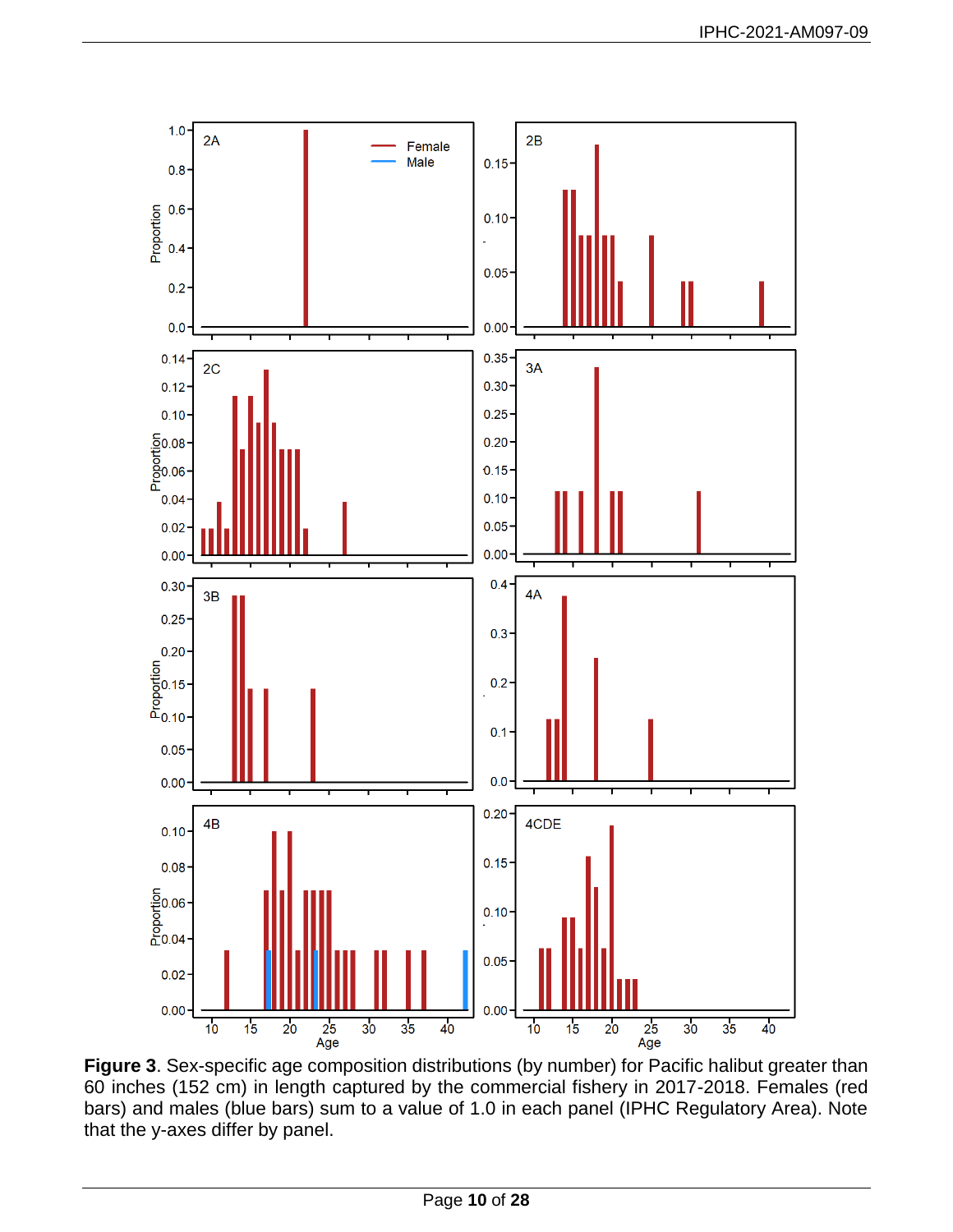# *Removing the MinSL*

If the Commission had removed the MinSL for 2020, the coastwide mortality limit could have been increased to 107% of the adopted limits with the same projected level of fishing intensity [\(Table 5,](#page-10-0) [Figure 4\)](#page-11-0). This indicates that the additional effects of harvesting smaller and younger Pacific halibut would be more than offset by the reduction in discard mortality (converted to retained catch) and increased yield associated with harvesting fish closer to the ages producing peak yields under current size-at-age and sex-ratios. The additional yield would not be uniformly distributed across the coast, as the proportional increase would depend on the absolute amount of discard mortality converted to landings within the TCEY as well as the distribution of TCEY among Biological Regions and IPHC Regulatory Areas. Not surprisingly, the largest gains would be realized in IPHC Regulatory Areas 3B and 4A, where the highest encounter rates of U32 fish currently occur, even under the same coastwide TCEY distribution (discard mortality currently taken off the TCEY to project commercial landings could be landed in the absence of the MinSL). This general result was found to be largely insensitive to either targeting or avoidance of U32 Pacific halibut: under all alternatives evaluated there was a potential gain in yield by removing the MinSL [\(Table 5,](#page-10-0) [Figure 4\)](#page-11-0).

<span id="page-10-0"></span>**Table 5**. Yield changes (commercial landings without MinSL/commercial landings with MinSL) for alternatives removing the current commercial fishery minimum size limit.

|                | <b>No</b>    | U32 avoidance |      |      |      | U32 targeting |      |
|----------------|--------------|---------------|------|------|------|---------------|------|
| <b>Fishery</b> | <b>MinSL</b> | 10%           | 20%  | 30%  | 10%  | 20%           | 30%  |
| Coastwide      | 107%         | 107%          | 106% | 106% | 107% | 108%          | 108% |
| Region 2       | 105%         | 105%          | 105% | 104% | 106% | 106%          | 107% |
| 2A             | 106%         | 106%          | 106% | 105% | 107% | 107%          | 108% |
| 2B             | 106%         | 106%          | 105% | 105% | 106% | 107%          | 107% |
| 2C             | 105%         | 105%          | 104% | 104% | 106% | 106%          | 106% |
| Region 3       | 108%         | 107%          | 107% | 106% | 108% | 109%          | 109% |
| 3A             | 107%         | 107%          | 107% | 106% | 108% | 108%          | 108% |
| 3B             | 110%         | 109%          | 109% | 110% | 110% | 111%          | 111% |
| Region 4       | 110%         | 109%          | 109% | 109% | 110% | 111%          | 111% |
| 4A             | 109%         | 109%          | 108% | 108% | 110% | 110%          | 110% |
| 4CDE           | 108%         | 107%          | 107% | 107% | 108% | 109%          | 109% |
| Region 4B      | 106%         | 106%          | 106% | 105% | 107% | 107%          | 108% |

The projected coatswide landings would be comprised of 18% U32 Pacific halibut in the absence of the current MinSL, ranging from 13 to 22% under the avoidance and targeting alternatives evaluated [\(Table 6,](#page-11-1) [Figure 4\)](#page-11-0). As observed in other results, there were important differences among Biological Regions and IPHC Regulatory Areas, spanning 7% U32 fish (Area 2C with 30% avoidance) up to 33% (Area 3B with 30% targeting). Biological Region 2, with the lowest encounter rates for U32 fish was the most insensitive to targeting or avoidance, ranging from 9- 15% among alternatives.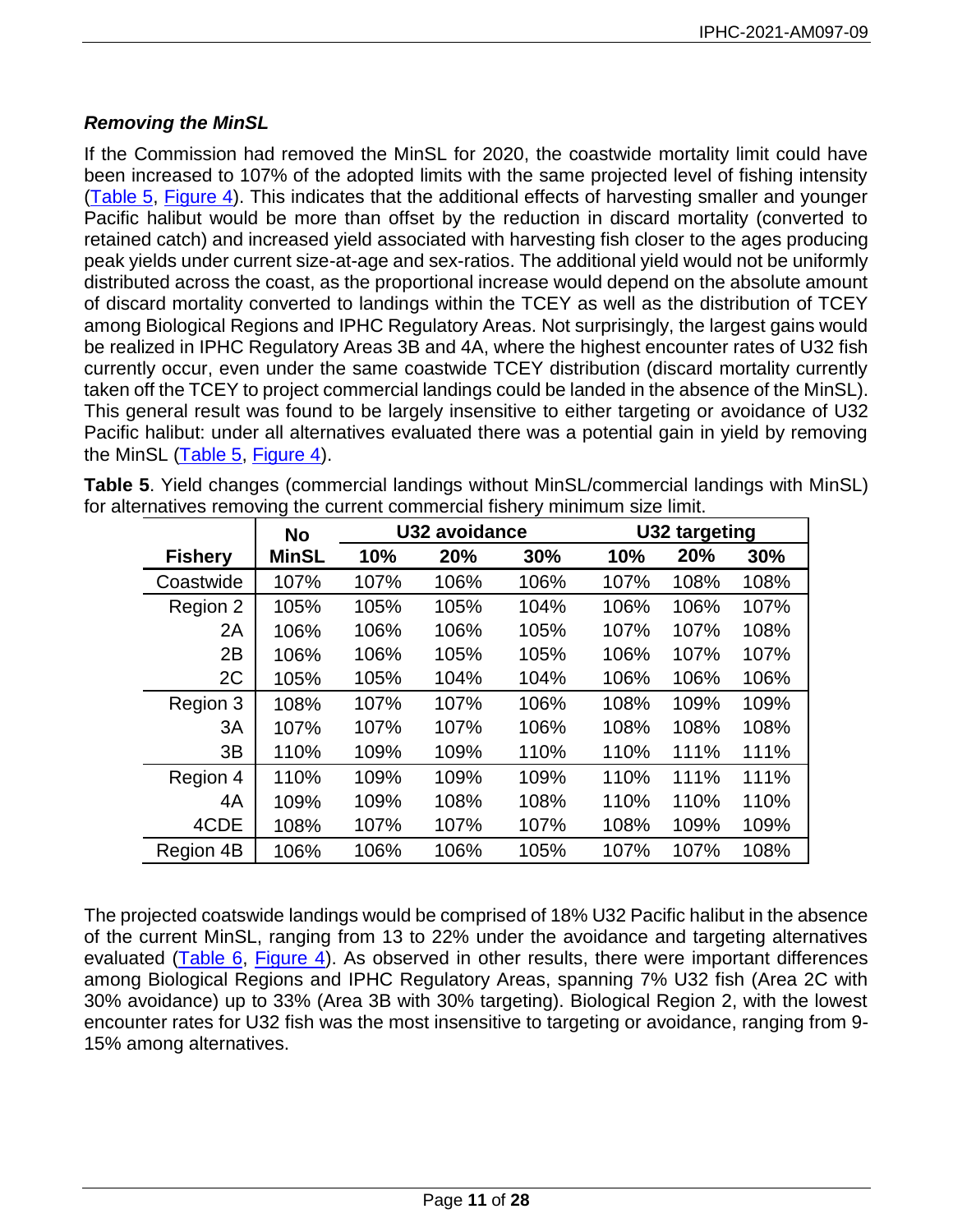

<span id="page-11-0"></span>**Figure 4**. Relative yield (height of bars) for size limit alternatives considered in this analysis, colors indicate the component contributions (O32 and U32) of the total. Refer to [Table 6](#page-11-1) for percent U32 values.

|                | <b>No</b>    | U32 avoidance |     |     |     | U32 targeting |     |
|----------------|--------------|---------------|-----|-----|-----|---------------|-----|
| <b>Fishery</b> | <b>MinSL</b> | 10%           | 20% | 30% | 10% | 20%           | 30% |
| Coastwide      | 18%          | 16%           | 15% | 13% | 19% | 20%           | 22% |
| Region 2       | 12%          | 11%           | 10% | 9%  | 13% | 14%           | 15% |
| 2A             | 15%          | 14%           | 13% | 11% | 17% | 18%           | 19% |
| 2B             | 13%          | 12%           | 11% | 10% | 14% | 15%           | 16% |
| 2C             | 9%           | 8%            | 7%  | 7%  | 10% | 11%           | 12% |
| Region 3       | 21%          | 20%           | 18% | 16% | 23% | 24%           | 26% |
| 3A             | 19%          | 17%           | 16% | 14% | 20% | 22%           | 23% |
| 3B             | 28%          | 26%           | 23% | 21% | 30% | 31%           | 33% |
| Region 4       | 23%          | 21%           | 19% | 17% | 25% | 27%           | 28% |
| 4A             | 26%          | 24%           | 22% | 19% | 27% | 29%           | 31% |
| 4CDE           | 21%          | 19%           | 17% | 16% | 23% | 24%           | 26% |
| Region 4B      | 16%          | 15%           | 13% | 12% | 18% | 19%           | 20% |

<span id="page-11-1"></span>**Table 6**. Percent U32 in the landed catch for alternatives removing the current commercial fishery minimum size limit.

The critical price ratio was projected to be 63% coastwide  $(Table 7)$ ; this means that if the price for U32 Pacific halibut is greater than 63% of the price for O32 fish then the fishery will increase in value if the MinSL is removed. Prices are known to vary substantially among IPHC Regulatory Areas, and the critical price ratio was also projected to vary, from a low of 47% in Area 2C (a low price is less important where encounter rates are lowest as U32 fish are projected to comprise a smaller fraction of the total landings) to a high of 68% in IPHC Regulatory Area 3B. Targeting or avoidance further changes the critical price ratio; however, even under the most extreme targeting alternative the fishery value would be equal or larger to that under the current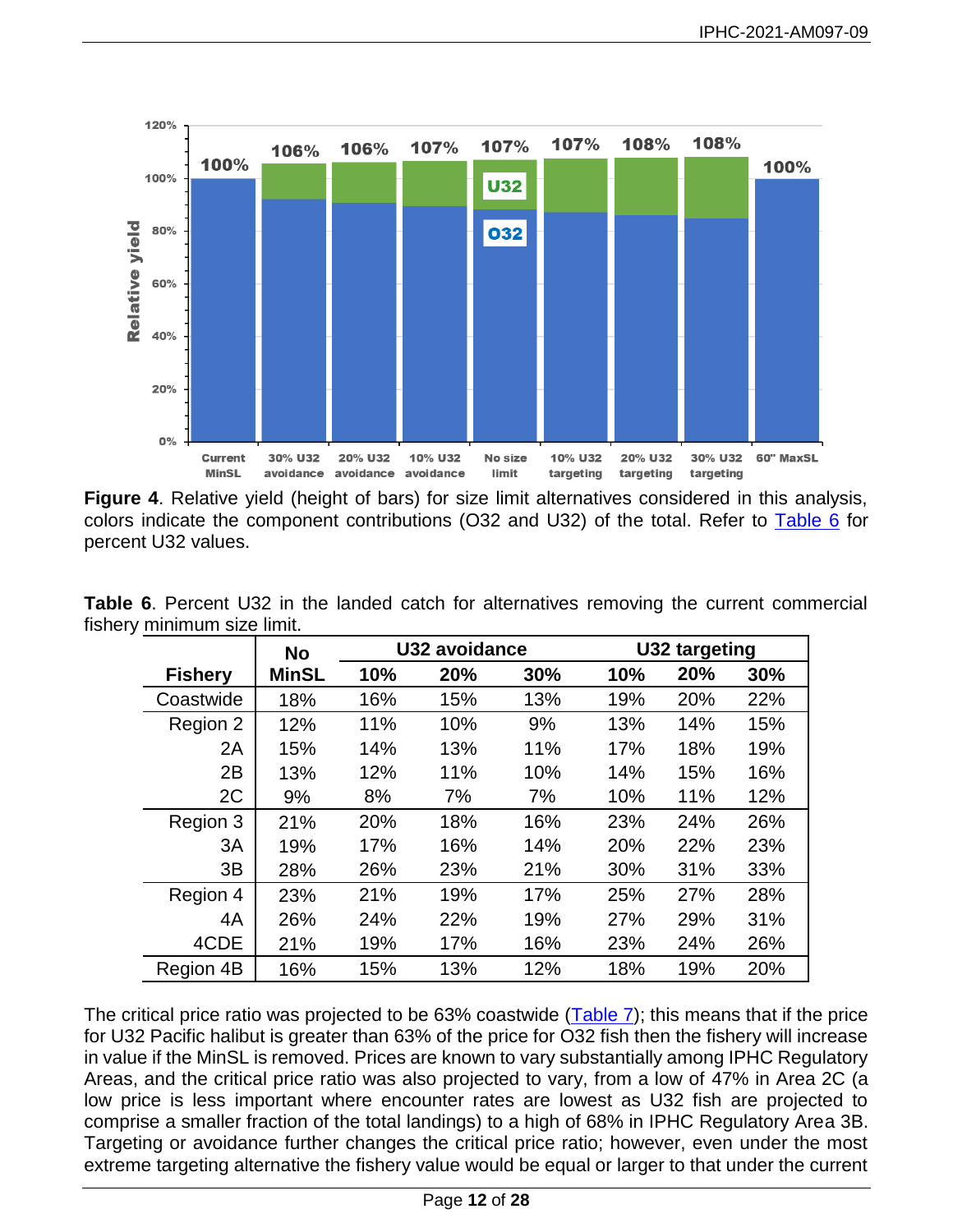MinSL in all IPHC Regulatory Areas if the price for U32 Pacific halibut was at least 70% of that for O32 fish.

|                | <b>No</b>    | U32 avoidance |     |     | U32 targeting |     |     |
|----------------|--------------|---------------|-----|-----|---------------|-----|-----|
| <b>Fishery</b> | <b>MinSL</b> | 10%           | 20% | 30% | 10%           | 20% | 30% |
| Coastwide      | 63%          | 61%           | 59% | 58% | 63%           | 64% | 65% |
| Region 2       | 57%          | 55%           | 54% | 53% | 57%           | 57% | 58% |
| 2A             | 61%          | 59%           | 57% | 56% | 62%           | 62% | 63% |
| 2B             | 58%          | 56%           | 54% | 53% | 58%           | 59% | 59% |
| 2C             | 47%          | 45%           | 43% | 43% | 47%           | 48% | 49% |
| Region 3       | 67%          | 65%           | 63% | 62% | 67%           | 68% | 68% |
| 3A             | 64%          | 63%           | 61% | 59% | 65%           | 65% | 66% |
| 3B             | 68%          | 66%           | 65% | 63% | 69%           | 69% | 70% |
| Region 4       | 62%          | 60%           | 57% | 55% | 63%           | 64% | 65% |
| 4A             | 67%          | 66%           | 64% | 62% | 68%           | 69% | 70% |
| 4CDE           | 66%          | 64%           | 62% | 60% | 66%           | 67% | 68% |
| Region 4B      | 62%          | 60%           | 58% | 57% | 62%           | 63% | 64% |

<span id="page-12-0"></span>**Table 7**. Critical price ratio (price for U32/price for O32; see [Appendix B\)](#page-21-0) at which fishery value is unchanged from that under the current MinSL for alternatives removing the current commercial fishery minimum size limit.

# *Implementing a MaxSL*

Implementing a 60 inch (152 cm) MaxSL is projected to result in little net change to fishery yield [\(Figure 4\)](#page-11-0). However, this MaxSL would create a new (and largely unobserved) source of mortality through discarding of approximately 0.12 million pounds (~54 mt) large female Pacific halibut at the 2020 adopted mortality limits. As this is a one-year calculation, and Pacific halibut can live to at least 55 years of age, it is expected that the level of discard mortality would increase gradually over many years until the abundance of large fish equilibrated with average fishing intensity. At least in the short-term, discard mortality would be approximately offset by increased yield due to a higher fraction of males in the retained catch and average size closer to the peak yields under current size-at-age. If the relative price of fish larger than 60" (O60) remains slightly lower than the average for fish less than 60" (U60), then the average fish size in the landings is projected to result in no change in the aggregate fishery value [\(Appendix D\)](#page-25-0).

Introduction of a MaxSL would provide an increase in the proportion of the Spawning Biomass (SB) comprised of large female Pacific halibut, and increased opportunity to encounter these fish in recreational fisheries in some IPHC Regulatory Areas (e.g., IPHC Regulatory Area 2C). The long-term change in age composition of the SB and its distribution among Biological Regions and IPHC Regulatory Areas will depend on future spatial patterns and overall levels of stock productivity and fishery management. A 60" MaxSL would reduce fishery efficiency by approximately 3%, and also reduce the data quality on fish in the total vs. landed commercial fishery catch.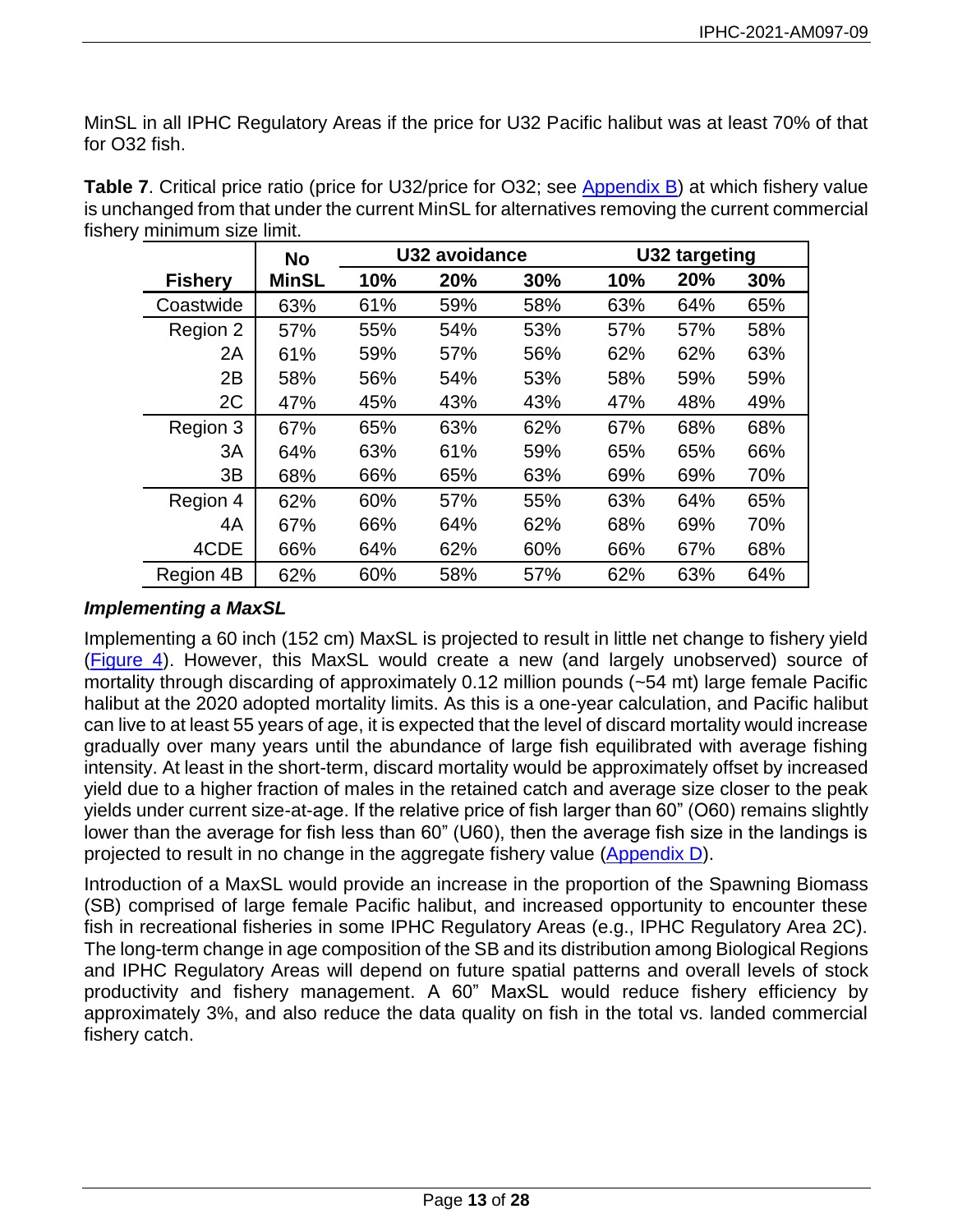## **DISCUSSION**

## *Summary*

This evaluation has provided a general framework for consideration of size limits for Pacific halibut. It includes series of projected responses, both positive and negative to the removal of the MinSL or implementation of a MaxSL [\(Table 1\)](#page-1-0) as well as detail on the IPHC Regulatory Area specific results likely to be realized. Specific projected results are a key component in informed decision-making and recommended by the IPHC's Scientific Review Board (SRB) during the most recent size limit analysis. That review highlighted the adaptive management aspects of a potential action on the size limit (see [Appendix E\)](#page-27-0).

Removing the current MinSL is projected to increase potential yield by 7%, using the 2020 adopted mortality limits for comparison. This yield comes from a combination of reduced discard mortality, as well as harvest of fish sizes closer to the peak yields under current estimated sizeat-age and sex-ratios. Building on concerns raised during the previous evaluation of size limits, we explored the relative price at which the fishery would be of equal of greater net value (accounting for the change in size structure of the landings), and found the critical price ratio for U32 Pacific halibut to be 63% of the price for O32 fish. This calculation likely provides a slight (but unknown) underestimate of the fishery value, implying the realized critical price ratio may be somewhat lower [\(Appendix B\)](#page-21-0). With increased landings and decreased discards, the fishery efficiency (landings relative to total catch) is projected to increase by 18%. Improved efficiency should result in some level of savings to operational costs (fuel, bait, trip duration, etc.); however, such changes will be highly dependent on individual business plans and fishing grounds. Currently, discarding of U32 Pacific halibut creates an important data gap, due to sparse to no sampling at-sea (depending on the IPHC Regulatory Area). Assuming that full retention of all legal catch is retained in regulation, removing the MinSL will result in improved data on total catch through the existing port sampling program.

Introduction of a MaxSL was evaluated based on fishery and survey data over a range of potential maximum sizes. A 60 inch (152 cm) MaxSL was found to result in a very small reduction net fishery yield (rounding to 100% of the 2020 adopted mortality limits). Any MaxSL is projected to result in a new source of discard mortality, almost entirely comprised of female Pacific halibut, but in this example that mortality would be offset through increased yield due to a higher fraction of males in the retained catch and average size closer to the peak yields under current size-atage. A MaxSL is also projected to result in an increase in older/larger female Pacific halibut in the stock, and therefore available to the recreational fishery. This increase would continue over time, depending on the level of fishing intensity resulting from commission mortality limits, as well as future size-at-age and recruitment levels. A 60" (152 cm) MaxSL is projected to reduce fishery efficiency by approximately 3%, due to the additional handling of large female halibut that would have to be discarded. This handling would also lead to a reduction in data quality as these discards would not be sampled for biological information. The reduction in average fish size in the landings is projected to result in no aggregate change in fishery value. As for the MinSL, the effects of a MaxSL would not be uniformly distributed among IPHC Regulatory Areas; Area 2C would likely see the greatest changes in both the fishery and stock, at least in the short-term, based on recent fishery landings.

# *Other considerations*

A relatively large difference was observed between the fishery and FISS catches of large (primarily female) Pacific halibut. Although the fishery is known to capture a larger proportion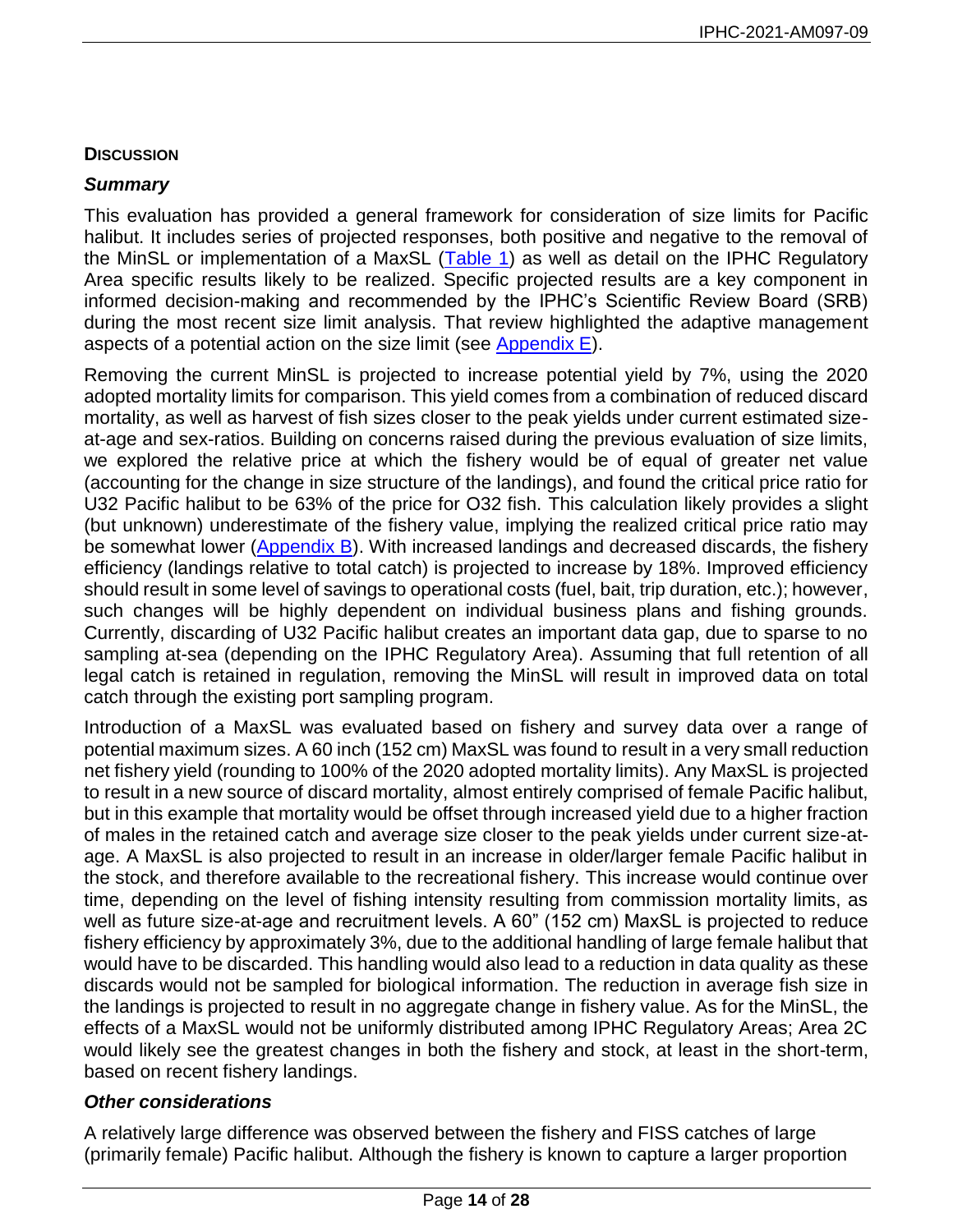of females across all ages [\(Stewart and Webster 2020\)](#page-19-2), landings of fish larger than 55 inches were consistently estimated to be a greater fraction of the total in the FISS data. There are several potential reasons for this. Commercial fishery effort may be focused on fishing grounds with higher average catch rates, which must comprise smaller fish, as there are far more numerous in the population and may be behaviorally segregated from the largest fish investigated here. This represents potential avoidance of large fish, consistent with the slightly lower price [\(Appendix D\)](#page-25-0). In addition, some large fish may be either lost from the gear during retrieval, or currently not retained by the directed commercial fishery during normal fishing operations. Finally, the difference may be simply an artifact of the calculation method; the survey catch percentages for large fish are based on individual predicted weights from the historical length-weight relationship (due to only 1 partial year of measured weights being available), and the length-weight relationship is known to over-predict the individual weights of the largest Pacific halibut.

This analysis did not examine trade-offs in yield between the commercial and recreational sectors as would likely occur due to existing domestic catch agreements. However, the results do account for the existing TCEY distribution. This means that estimated potential yield would be available without making major changes to the current distribution of the TCEY among IPHC Regulatory Areas. Removing the current MinSL or introduction of a MaxSL is also likely to affect the contribution of Pacific halibut resource to the economy through the recreational sector. This could be a potential avenue for an economic analysis that is currently under development by the IPHC.

The IPHC landed and sold U32 Pacific halibut that were sacrificed for scientific data collection as part of the 2020 FISS design (see **[IPHC-2021-AM097-06](https://www.iphc.int/venues/details/97th-session-of-the-iphc-annual-meeting-am097)**). These fish, although very limited in number, provide the first direct information on the price for U32 Pacific halibut for comparison with the critical price ratios found in this analysis. However, it is unclear whether a broader market response would differ if, as projected under the removal of the current MinSL, 13-22% of the coastwide landings comprised U32 fish. Further, it may take several years before a robust market for U32 fish develops and the relative price of U32 vs. other size categories stabilizes. Moreover, interpretation of these prices may be confounded by highly disrupted market conditions in 2020 (due to COVID-19). As of early 2020, news reports of small (3-8 pound; 1.4- 3.6 kg) frozen Pacific halibut from the Russian fishery ("Fish Factor", Laine Welch, March 23, 2020) suggested U32 fish are already present in the global marketplace. Discovering the relative price for U32 Pacific halibut from IPHC Convention waters represents a clear adaptive management component of removing the MinSL.

This evaluation included consideration of both fishery targeting and avoidance of U32 Pacific halibut if the MinSL were removed. There are factors that could lead to both outcomes under the right circumstances. Targeting could occur if there was a small (or no) price differential for U32 fish, as fishery catch rates (efficiency) could be improved via increased effort on fishing grounds that produce smaller fish. Conversely, under a larger price differential there may be very strong economic reasons to avoid fishing grounds with small fish in order to avoid having to retain those fish under current regulation. This has been observed in recent years in the sablefish (*Anoplopoma fimbria*) fishery occurring in the same waters of Alaska as strong recruitment events have resulted in reduced prices for small fish and changes in fishery behavior [\(Hanselman et al. 2019\)](#page-18-5). Both targeting and avoidance could be affected by future whale depredation; it is unknown whether this is likely to become a greater or lesser problem in the absence of a MinSL.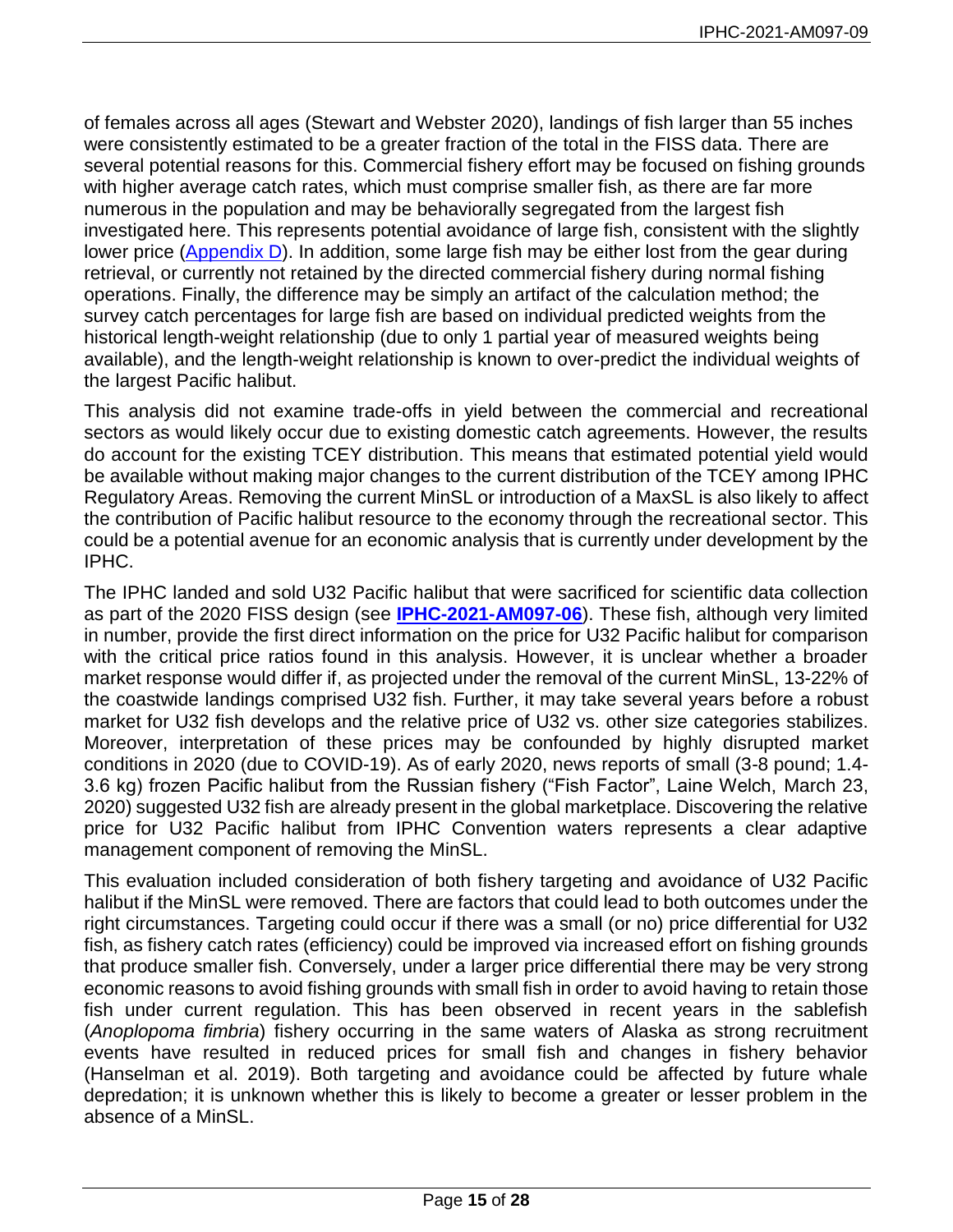The previous evaluation of size limits [\(Stewart and Hicks 2018\)](#page-19-5) considered the potential of a conservation benefit of the MinSL due to creating a 'reproductive refuge', where fish were allowed to mature before harvest. Although this concept forms the basis for the use of MinSLs in species from crustaceans to reef fish [\(e.g., Hilborn and Walters 1992\)](#page-18-6), for Pacific halibut, much of the current fishery landings even with the MinSL in place are juvenile (immature) females. Another well recognized aspect of size-limits reflects the shape of the fishery yield curve: the yield available as a function of varying levels of fishing intensity tends to be a flatter relationship through the use of size limits. This means that a larger range of fishing intensity level (or similarly, of errors in intended fishing intensity) tend to produce more similar yields when a size limit is in place. This buffering of management actions (and errors) was noted in the previous size-limit analysis [\(Stewart and Hicks 2018\)](#page-19-5). In the extreme, for a species where at least one spawning is ensured through the use of a MinSL (e.g., many crustaceans), there is much less importance of annual quotas or fishing intensity, and in some cases a MinSL may successfully provide the sole source of management. Similarly, a slot limit (a combination of both a MinSL and MaxSL) may provide both a management buffer and reproductive outputs, especially in the presence of very large maternal effects [\(Ahrens et al. 2020\)](#page-17-0). Due to the wide range of ages represented by a single size of Pacific halibut, as well as the relatively late maturity (approximately 50% between ages 11 and 12), Pacific halibut management does not provide a ready analog for these simpler cases.

There are a variety of policy and procedural implications for a change to the current MinSL or introduction of a MaxSL. This analysis does not address the timeline or logistic aspects of such a change, as these would be primarily domestic management issues. However, with regard to data collection, the IPHC may need to request that domestic at-sea observer programs (either electronic or traditional) begin to identify the reason for discarding in the future so that adequate delineation of sub-legal, legal-regulatory (quota attainment), and supra-legal discards can occur.

### *Effects on size-at-age*

Despite a long history of investigation, the mechanisms behind trends in Pacific halibut size-atage remain poorly understood. Density dependence [\(Clark and Hare 2002\)](#page-18-7), temperature [\(Holsman et al. 2018\)](#page-18-8), dietary overlap [\(Barnes et al. 2018\)](#page-17-1), and fishing [\(Sullivan 2016\)](#page-19-7) may all be contributing factors. In the presence of a minimum size limit, fishing mortality can affect sizeat-age in at least two ways: 1) by reducing the fastest growing fish in each cohort, such that the observed size-at-age is lower than it would be in the absence of fishing (e.g.[, Martell et al. 2015b;](#page-18-3) [Taylor and Methot Jr 2013\)](#page-19-8), and 2) cumulative effects over cohorts of removing the fastest growing genetic components of the stock [\(e.g., Conover and Munch 2002\)](#page-18-9). This reconstructed historical time-series does not seem consistent with either of these, as size-at-age is understood to have increased from the 1930s through the 1970s, a period of high levels of exploitation combined with a (26") MinSL. However, removing the current MinSL would likely reduce the selective removal of faster growing individuals. Some selectivity for faster growing Pacific halibut would remain even in the absence of a MinSL: hook sizes used by the commercial fishery also select for larger fish (and therefore faster growing fish as younger ages). Although conceptually this aspect of the decision to retain or remove the current MinSL could be considered to be adaptive management, in practice it could be decades before trends in size-at-age were clearly identified and those may be confounded with changes in the stock and ecosystem.

# *Importance of spatial differences*

The detailed results of this evaluation illustrate the spatial variability in effects of removing the MinSL or implementing a MaxSL. This analysis is structured around the current demographic patterns (observed recent distributions of U32 and O60 Pacific halibut), and also the recent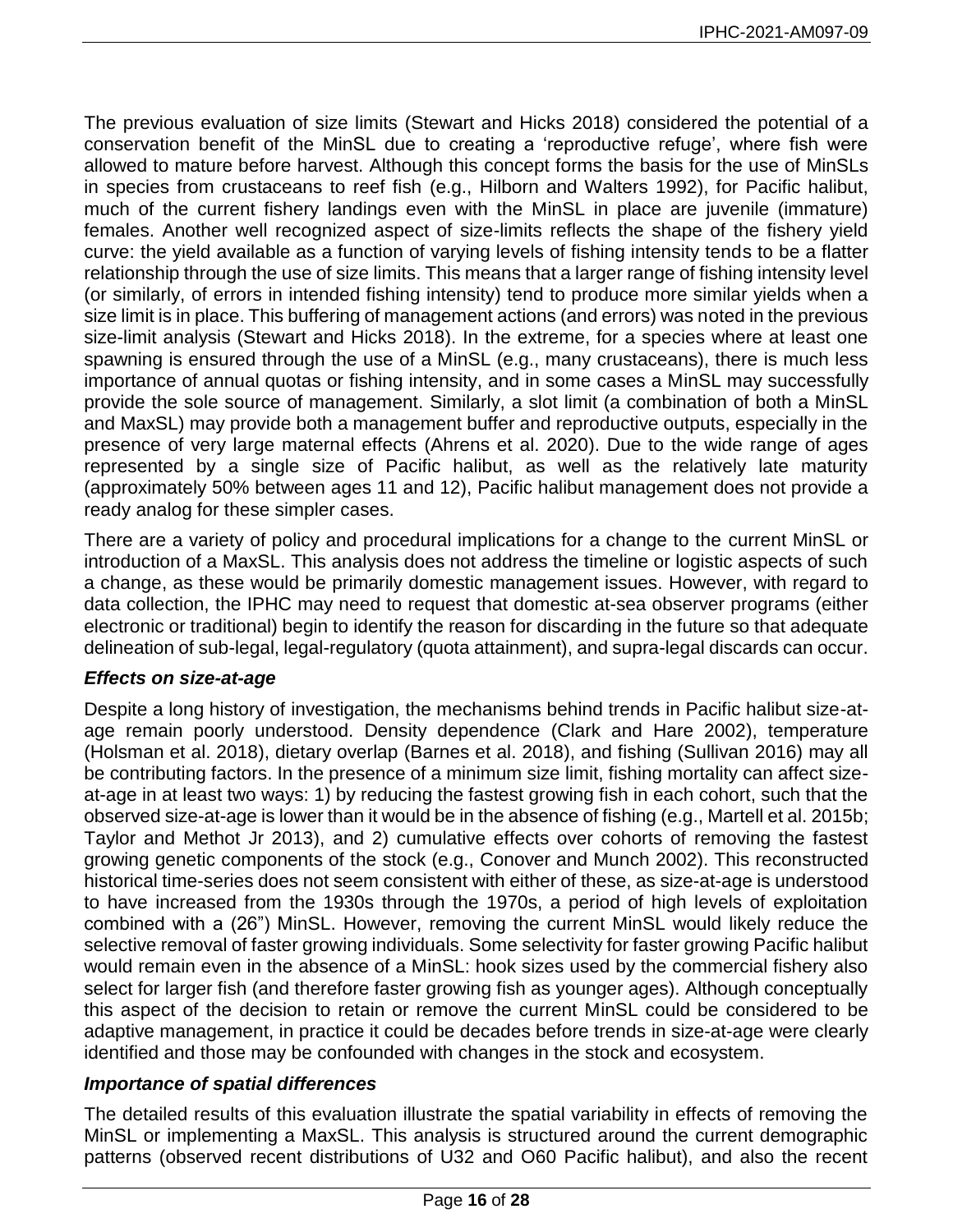distribution of the TCEY. Management decisions to appreciably change the TCEY distribution will have both immediate and delayed effects on both the fishery and stock. Specifically, the net effect of removing the MinSL will depend on the proportion of the TCEY assigned to Areas of higher and lower encounter rates of U32 Pacific halibut. This analysis assumed no changes to the current distribution.

The effects of either removing the MinSL or introducing a MaxSL will not only vary by Biological Region and IPHC Regulatory Area, but will also vary at finer scales. Based on analyses of finescale spatial and temporal persistence in size-at-age patterns, broad changes observed over time and IPHC Regulatory Areas mask even more complex patterns among fishing grounds (B. Ritchie, MS Thesis in preparation, Alaska Pacific University). This means that the effects on individual fishermen will differ based on where they choose to fish their quota within the larger Regulatory Areas. Therefore, there is the potential for changes in the selection of fishing grounds to create targeting or avoidance that introduce additional uncertainty in this analysis.

The stock distribution also represents both an important input, and to some degree an output of any decision regarding size limits. Ontogenetic movement patterns observed for Pacific halibut suggest higher relative movement at younger ages/smaller size, but continued movement throughout their life-span, with a clear net movement toward eastern IPHC Regulatory Areas [\(Webster et al. 2013\)](#page-19-9). This means that large changes in the distribution of the TCEY and/or the size structure of the mortality are likely to have an effect on long-term stock distribution. Evaluation of this feedback requires a spatially-structured simulation model and accounting for all aspects of the management system (see management procedure discussion below).

## *Spawning biomass and recruitment*

The IPHC's Interim Management procedure relies on a reference SPR, this means that regardless of allocation, selectivity and current age structure of the stock, the long-term reproductive output of the stock is maintained at a constant level. The age-structure of the spawning biomass has been found to be important for some marine species, particularly longlived rockfishes [\(e.g., Berkeley et al. 2004\)](#page-17-2), through 'maternal effects' or increasing survival/fitness of offspring produced by older females. Some species also show evidence of an increasing relationship between size and fecundity, indicating that eggs produced per unit of body mass may be greater for larger females [\(Dick 2009\)](#page-18-10). However, for Pacific halibut, there are currently no data that indicate either maternal effects or increasing fecundity with size or age. Both maturity and fecundity are part of the ongoing IPHC research program [\(Planas 2020\)](#page-19-10).

As part of a broader review of stock-recruitment modelling in the Pacific halibut stock assessment, models have been explored that allow for maternal effects, in order to determine whether they are more consistent with the historical time-series. Although this is not an experimental evaluation with high statistical power, no support was found in the historical age composition and other information available (IPHC-2020-SRB016-07). Therefore, it is unlikely that implementing a MaxSL would increase projected recruitment to the Pacific halibut stock.

# *Public perception*

Globally, in recent decades there has been decrease in discarding of non-target species and sizes (bycatch) in many fisheries [\(Zeller et al. 2017\)](#page-19-11). In some regions this change has been driven by regulation based 'full' retention, including the highly publicized ban on discarding of all quota species in the North Sea in 2014 causing changes in the way many affected fisheries are conducted [\(e.g. Catchpole et al. 2017\)](#page-18-11). For Pacific halibut, the last decade has seen increasing interest in quantifying the effects of discard mortality both within the directed commercial fishery and in non-directed commercial fisheries. A similar trend has been notable among previous size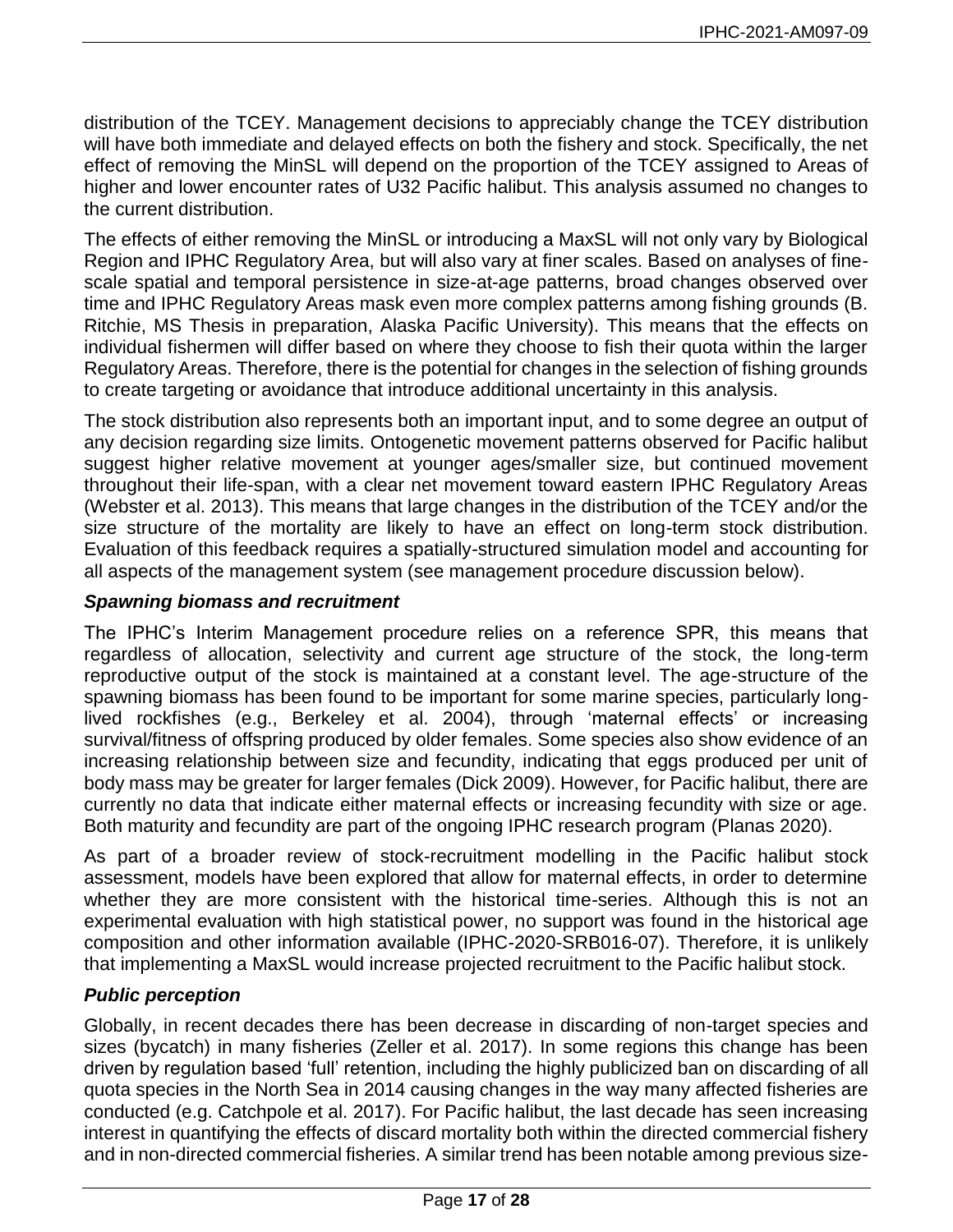limit analyses, ranging from little emphasis on discarding as a decision point in early evaluations, to a major focus on the magnitude and distribution of discards in 2018. There would seem to be some benefit for the directed fishery in public perception, and beyond simple yield calculations, in eliminating all discard mortality by removing the MinSL and requiring the retention of all catch.

### *Size limits within a comprehensive management procedure*

This evaluation provides tactical decision-making information for consideration of removing the current MinSL and/or implementing a MaxSL. The focus is on short-term yield, fishery and stock performance while retaining all other aspects of the IPHC's Interim Management Procedure. It is not intended to provide a comparison of long-term performance of size limits as one part of a comprehensive management procedure. Such a comprehensive analysis is ongoing, via the MSE process. Questions regarding long-term change in spatial distribution and scale of recruitment and spawning biomass require the full 'closed-loop' approach used in the MSE. As such, size limits provide a potential avenue for future MSE analysis depending on prioritization by the Management Strategy Advisory Board.

### **ADDITIONAL INFORMATION FOR 2021**

The IPHC secretariat will prepare a projection of detailed management results for 2021 mortality limits in the absence of the commercial MinSL for presentation at AM097. This information will be provided in early January 2021, in order to include end-of-year 2020 updated mortality estimates, consistent with the mortality projection tool.

### **RECOMMENDATIONS**

That the Commission:

- a) **NOTE** paper IPHC-2021-AM097-09 which provides an evaluation of directed commercial fishery size limits in response to the discussion and request from AM096.
- b) **AGREE** on whether the minimum size limit should be removed for the 2022 fishing period, noting that a Fishery Regulation proposal would need to be submitted to the Commission for consideration in accordance with the IPHC Rules of Procedure (2020).

### **REFERENCES**

- <span id="page-17-0"></span>Ahrens, R.N.M., Allen, M.S., Walters, C., and Arlinghaus, R. 2020. Saving large fish through harvest slots outperforms the classical minimum‐length limit when the aim is to achieve multiple harvest and catch‐related fisheries objectives. Fish and Fisheries. doi:10.1111/faf.12442.
- <span id="page-17-1"></span>Barnes, C.L., Beaudreau, A.H., Hunsicker, M.E., and Ciannelli, L. 2018. Assessing the potential for competition between Pacific Halibut (Hippoglossus stenolepis) and Arrowtooth Flounder (Atheresthes stomias) in the Gulf of Alaska. PLoS One **13**(12): e0209402. doi:10.1371/journal.pone.0209402.
- <span id="page-17-2"></span>Berkeley, S.A., Hixon, M.A., Larson, R.J., and Love, M.S. 2004. Fisheries sustainability via protection of age structure and spatial distribution of fish populations. Fisheries **29**(8): 23- 32.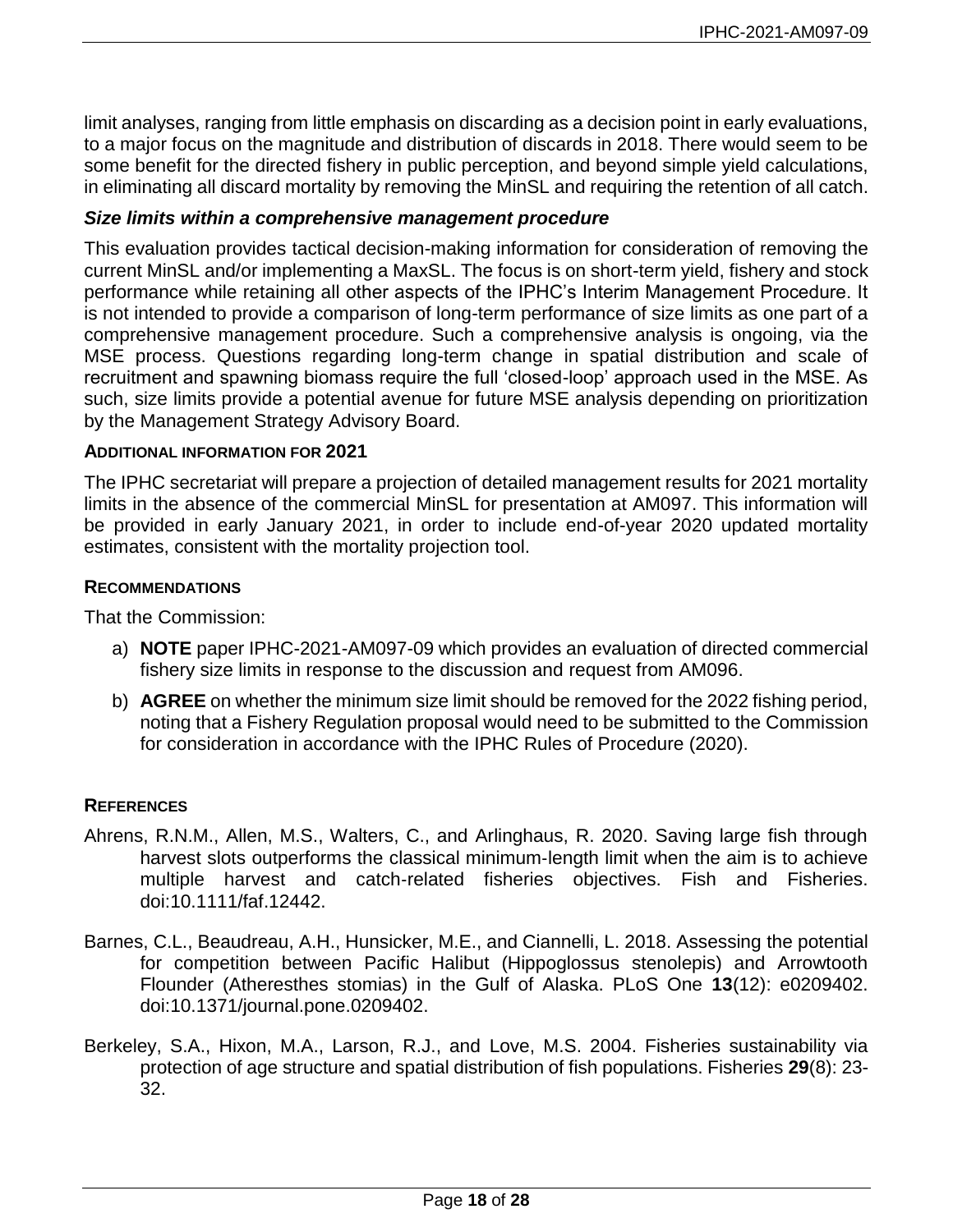- <span id="page-18-11"></span>Catchpole, T.L., Elliott, S., Peach, D., Mangi, S.C., and Gray, T.S. 2017. How to deal with the EU landing obligation: lessons from an English discard ban sea trial. ICES J. Mar. Sci. doi:10.1093/icesjms/fsx119.
- <span id="page-18-1"></span>Clark, W.G., and Parma, A.M. 1995. Re-evaluation of the 32-inch commercial size limit. International Pacific Halibut Commission Technical Report No. 33. 34 p.
- <span id="page-18-7"></span>Clark, W.G., and Hare, S.R. 2002. Effects of Climate and Stock Size on Recruitment and Growth of Pacific Halibut. North American Journal of Fisheries Management **22**: 852-862.
- <span id="page-18-9"></span>Conover, D.O., and Munch, S.B. 2002. Sustaining fisheries yields over evolutionary time scales. Science **297**: 94-96.
- <span id="page-18-10"></span>Dick, E.J. 2009. Modeling the Reproductive Potential of Rockfishes (Sebastes spp.). Doctoral dissertation. University of California, Santa Cruz.
- <span id="page-18-4"></span>Erikson, L. 2020. Fishery-independent setline survey (FISS) design and implementation in 2019. IPHC-2020-AM096-06. 11 p.
- <span id="page-18-5"></span>Hanselman, D.H., Rodgveller, C.J., Fenske, K.H., Shotwell, S.K., Echave, K.B., Malecha, P.W., and Lunsford, C.R. 2019. 3. Assessment of the sablefish stock in Alaska. NPFMC Bering Sea, Aleutian Islands and Gulf of Alaska SAFE. 263 p.
- <span id="page-18-6"></span>Hilborn, R., and Walters, C.J. 1992. Quantitative fisheries stock assessment: choice, dynamics and uncertainty. Chapman and Hall, London.
- <span id="page-18-8"></span>Holsman, K.K., Aydin, K., Sullivan, J., Hurst, T., and Kruse, G.H. 2018. Climate effects and bottom-up controls on growth and size-at-age of Pacific halibut (Hippoglossus stenolepis) in Alaska (USA). Fisheries Oceanography. doi:10.1111/fog.12416.
- <span id="page-18-0"></span>IPHC. 1960. Utilization of Pacific halibut stocks: yield per recruitment. IPHC Sci. Rep. No. 28. 52 p.
- IPHC. 2017a. Report of the 10th session of the IPHC Scientific Review Board (SRB10). Seattle, Washington, U.S.A. 14-16 June 2017. IPHC-2017-SRB10-R, 17 p.
- <span id="page-18-12"></span>IPHC. 2017b. Report of the 11th sesion of the IPHC scientific review board (SRB11). Seattle, WA. IPHC-2017-SRB11-R. 18 p.
- IPHC. 2020. Report of the 96th Session of the IPHC Annual Meeting (AM096). Anchorage, Alaska, USA, 3-7 February 2020. IPHC-2020-AM096-R. 51 p.
- <span id="page-18-2"></span>Martell, S., Leaman, B., and Stewart, I. 2015a. Recent developments in the IPHC Management Strategy Evaluation process and size-limit implications. IPHC Report of Assessment and Research Activities 2014. p. 299-312.
- <span id="page-18-3"></span>Martell, S., Stewart, I., and Sullivan, J. 2015b. Implications of bycatch, discards, and size limits on reference points in the Pacific halibut fishery. *In* Fisheries bycatch: Global issues and creative solutions. *Edited by* G.H. Kruse and H.C. An and J. DiCosimo and C.A. Eischens and G. Gislason, S. and D.N. McBride and C.S. Rose and C.E. Siddon. Alaska Sea Grant, University of Alaska Fairbanks.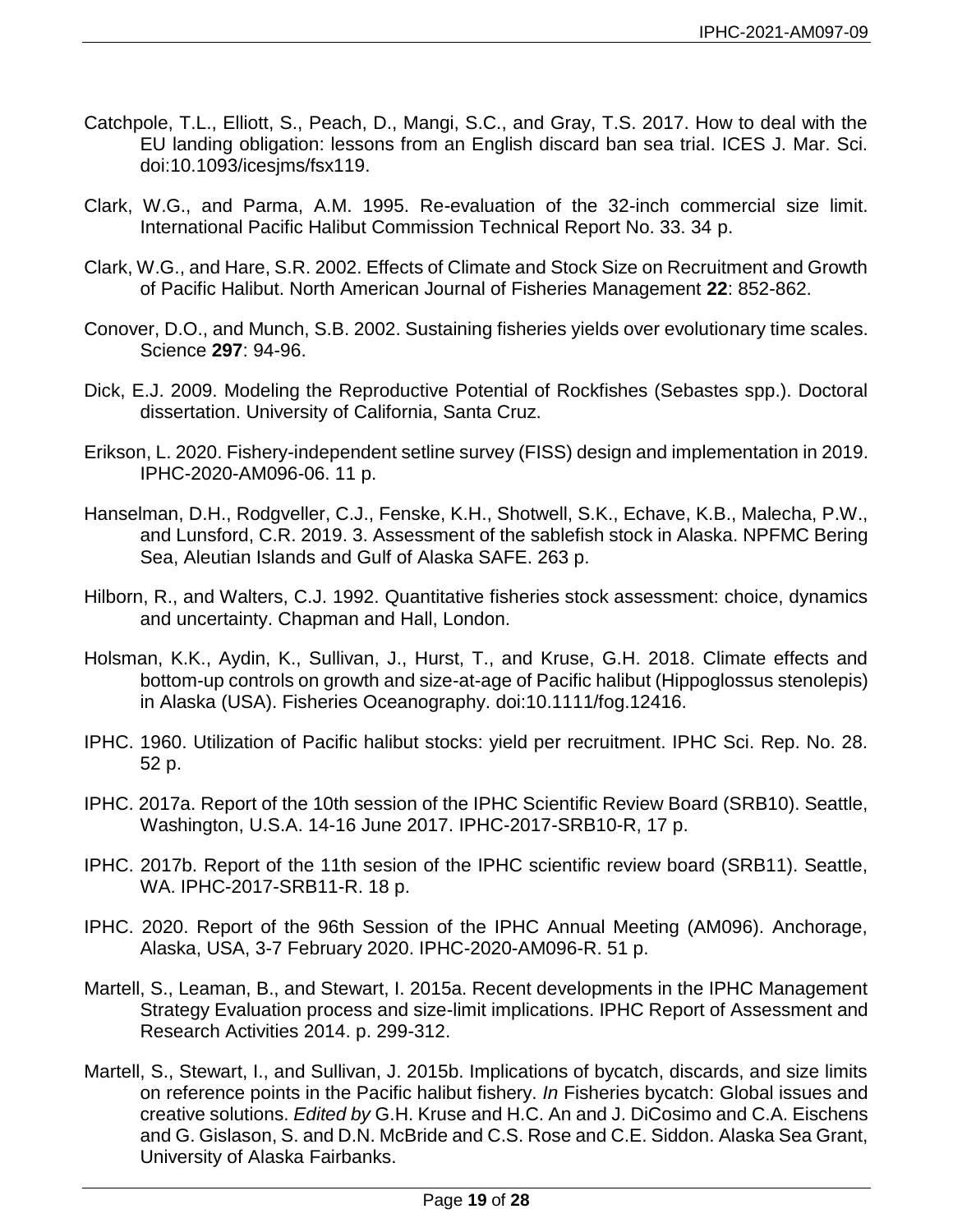- <span id="page-19-0"></span>Myhre, R.J. 1973. Setting the new halibut size limit. Western Fisheries. 85(5): 14.
- <span id="page-19-1"></span>Myhre, R.J. 1974. Minimum size and optimum age of entry for Pacific halibut. IPHC Sci. Rep. No. 55. 15 p.
- <span id="page-19-3"></span>Parma, A.M. 1999. Effects of imposing a maximum size limit in commercial landings. International Pacific Halibut Commission Annual Meeting Handout.
- <span id="page-19-10"></span>Planas, J. 2020. IPHC 5-year biological and ecosystem science research plan: Update. IPHC-2020-AM096-11. 14 p.
- <span id="page-19-5"></span>Stewart, I., and Hicks, A. 2018. Evaluation of the IPHC's 32" minimum size limit. IPHC-2018- AM094-14. 44 p.
- <span id="page-19-2"></span>Stewart, I., and Webster, R. 2020. Overview of data sources for the Pacific halibut stock assessment, harvest policy, and related analyses. IPHC-2020-SA-02. 53 p.
- <span id="page-19-6"></span>Stewart, I., and Hicks, A. 2020. Assessment of the Pacific halibut (*Hippoglossus stenolepis*) stock at the end of 2019. IPHC-2020-SA-01. 32 p.
- <span id="page-19-7"></span>Sullivan, J.Y. 2016. Environmental, ecological, and fishery effects on growth and size-at-age of Pacific halibut (*Hippoglossus stenolepis*). University of Alaska Fairbanks.
- <span id="page-19-8"></span>Taylor, I.G., and Methot Jr, R.D. 2013. Hiding or dead? A computationally efficient model of selective fisheries mortality. Fish. Res. **142**(0): 75-85. doi[:http://dx.doi.org/10.1016/j.fishres.2012.08.021.](http://dx.doi.org/10.1016/j.fishres.2012.08.021)
- <span id="page-19-4"></span>Valero, J.L., and Hare, S.R. 2012. Harvest policy considerations for re-evaluating the minimum size limit in the Pacific halibut commercial fishery. 2012 IPHC annual meeting handout. p. 22-58.
- <span id="page-19-12"></span>Walters, C.J. 1986. Adaptive management of renewable resources. MacMillan, New York, N.Y. 374 p.
- <span id="page-19-9"></span>Webster, R.A., Clark, W.G., Leaman, B.M., and Forsberg, J.E. 2013. Pacific halibut on the move: a renewed understanding of adult migration from a coastwide tagging study. Can. J. Fish. Aquat. Sci. **70**(4): 642-653. doi:10.1139/cjfas-2012-0371.
- <span id="page-19-11"></span>Zeller, D., Cashion, T., Palomares, M., and Pauly, D. 2017. Global marine fisheries discards: A synthesis of reconstructed data. Fish and Fisheries. doi:10.1111/faf.12233.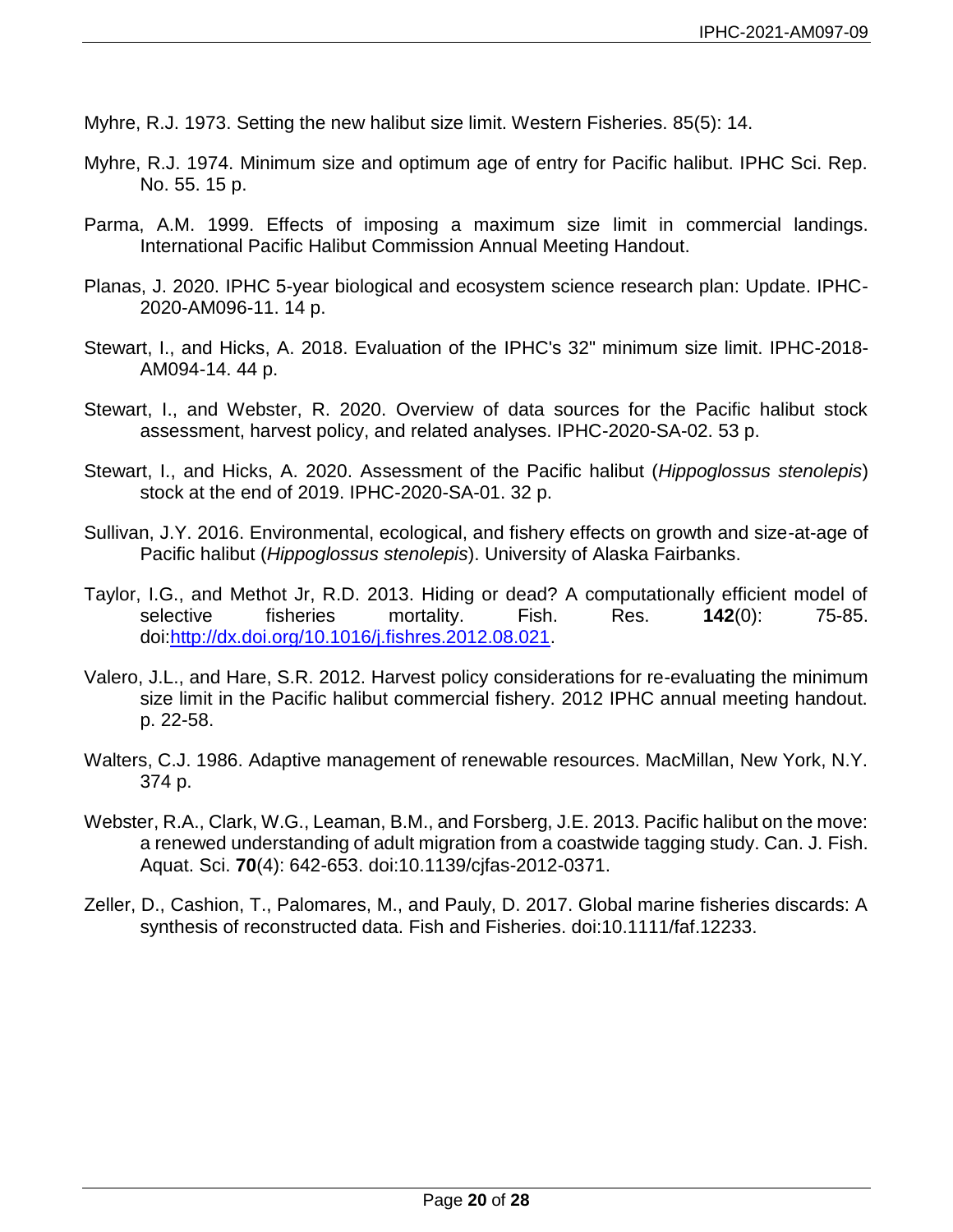### <span id="page-20-0"></span>**APPENDIX A: CALCULATION OF CHANGE IN FISHERY YIELD**

This evaluation is focused on the short-term effects of removing the MinSL and/or adding a MaxSL. Therefore, the approach taken to make yield calculations is based on current conditions and is intended to guide IPHC management in 2021-2022, pending the development and implementation of a comprehensive management procedure through the MSE process.

In order to estimate the change in yield associated with removing the MinSL (as well as the related calculations of the percent of that yield comprising U32 Pacific halibut and the critical price ratio; see [Appendix B\)](#page-21-0), the following procedure was applied using the 2019 stock assessment ensemble:

- 1) Begin with the directed fishery landings equating to the mortality limits adopted for 2020. This level of yield and projected fishing intensity (*F42%*) provides the baseline for comparisons.
- 2) Inflate the estimated discard mortality (U32) to reflect a removal of the MinSL, such that all fish captured by the directed commercial Pacific halibut fishery are retained. The magnitude of this source of mortality increases substantially from those fish discarded dead, due to the 16% discard mortality rate (catch  $=$  discard mortality/0.16).
- 3) Because the total mortality is now greater, the directed fishery O32 landings must be scaled downward to achieve the same level of fishing intensity for 2020. However, U32 Pacific halibut are now included in the landed fishery yield.
- 4) After iteratively finding the scale of the new set of removals that matches the target fishing intensity, the fishery yield by IPHC Regulatory Area, Biological Region, and Coastwide can be compared with the adopted mortality limits for 2020.
- 5) Because the response of the fishery to removal of the MinSL is unknown, several alternative levels of targeting (10, 20 and 30% more U32 catch) and avoidance (10, 20 and 30% less U32 catch) were also compared with regard to yield and catch characteristics.

A similar, but slightly more complicated approach was required to evaluate the MaxSL:

- 1) Add another commercial fleet to the assessment models to represent the capture of large (O60) Pacific halibut.
- 2) Add another fleet to represent the directed fishery ages without the O60 fish included.
- 3) Add 2017-2018 age composition data (with the appropriate sizes of fish added/removed) to inform the selectivity curve of new fleets.
- 4) Iteratively fit the assessment model to these data to generate selectivity curves consistent with a change in both the landings and new source of discard mortality under a MaxSL, then fix the selectivity parameters at those estimates allowing the models to be projected to 2020 without any change in the time-series.
- 5) Use the observed percentages of large Pacific halibut in the landed catch to assign a fraction of the projected catch for 2020 to the new large fish discard fleet. Discount that catch by 84% to account for release survival.
- 6) Reduce the existing fishery mortality by the amount transferred to the discard fleet and transfer remaining mortality for the fishery to the new fleet where selectivity does not represent O60s.
- 7) Iterate to find the new fishery yield and discard associated with the MaxSL that satisfies the SPR from the 2020 projection.
- 8) Compare with the adopted mortality limits for 2020.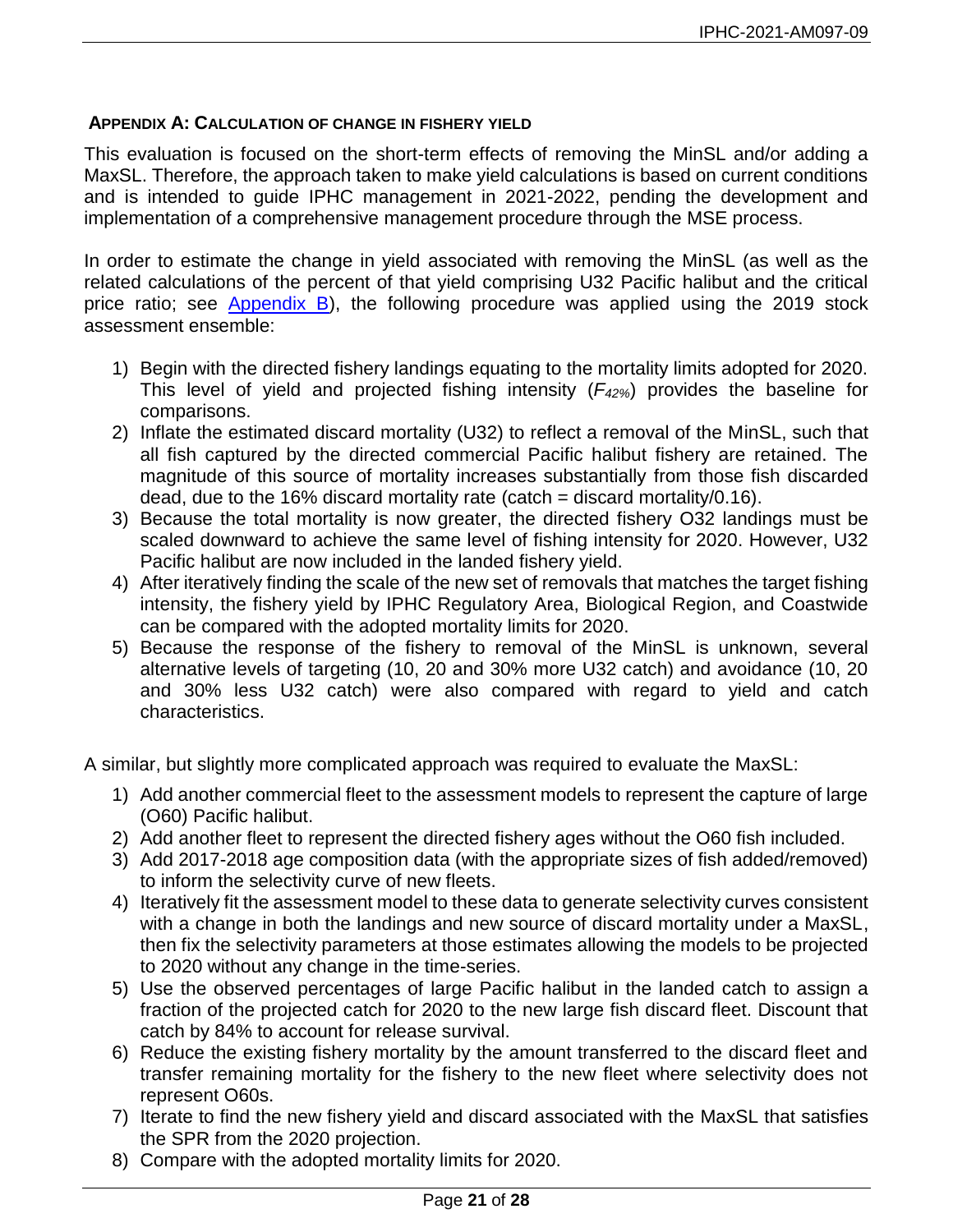## <span id="page-21-0"></span>**APPENDIX B: CALCULATION OF CRITICAL PRICE RATIO**

The value of the current fishery can be approximated by:

$$
value_{SL} = L_{032, SL} x P_{032}
$$

Where *L* denotes the landings of legal-size (*O32*) Pacific halibut in the presence of the current size limit (*SL*), and *P* denotes the price.

In the absence of a size-limit (*NSL*) a similar approximation using the same notation is:

$$
value_{NSL} = L_{032,NSL} x P_{032} + L_{U32,NSL} x P_{U32}
$$

Where the additional term reflects the contribution of sublegal (*U32*) Pacific halibut to the overall fishery value. In order to find the point at which the fishery value would be equal with and without the size limit, these two equations can be set equal and re-arranged, yielding a 'critical price ratio':

$$
\frac{P_{U32}}{P_{O32}} = \frac{L_{O32, SL} - L_{O32, NSL}}{L_{U32, NSL}}
$$

This formulation in convenient for comparisons because it does not require that the price for either O32 or U32 Pacific halibut is known in order to determine if the fishery is likely to gain or lose overall value. Only the relative landings must be known. Further, given important differences in the relative proportions of O32 and U32 in potential fishery landings by IPHC Regulatory Area and Biological Regions, this critical price ratio can be estimated at each scale to provide more information on the likely spatial distribution of effects on the fishery.

An important simplifying assumption in this approach is that the price for O32 Pacific halibut will remain the same regardless of the presence or absence of the MinSL. Theoretically, we might expect an increase in the O32 price in the absence of the MinSL as the supply would be lower and therefore demand may be higher. This would lead to the reported critical price ratio to be conservative relative to the likely outcome: fishery value may actually be higher than predicted, and the critical ratio of U32 to O32 price lower than calculated using this method.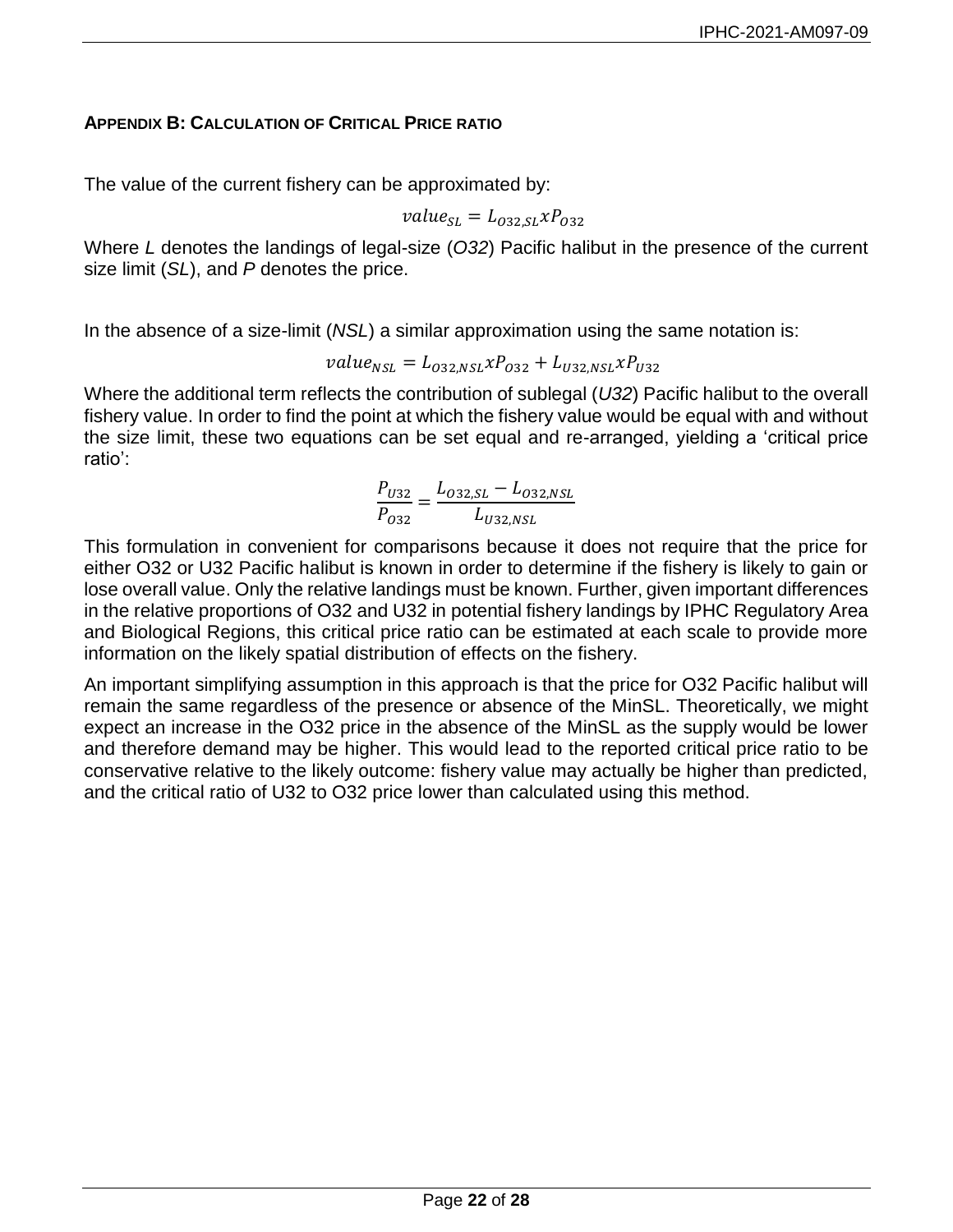# <span id="page-22-0"></span>**APPENDIX C: SUMMARY OF U32 FISS CATCHES BY SIZE, 2017-2019**

The most comprehensive source of size- and sex-delineated information for U32 Pacific halibut comes from the annual catches by the FISS. In order to evaluate the distribution of U32 Pacific halibut by number and biomass, the most recent three years of FISS catches (2017-2019) were summarized in 1-inch (~2.5 cm) increments. Results are provided in the form of alternative potential MinSLs by individual IPHC Regulatory in [Figures C.1](#page-22-1) to [C.8.](#page-24-0) Across all IPHC Regulatory Areas, the catch of Pacific halibut discarded at alternative potential size limits less than 32 inches decreases rapidly with fish size. Catches of Pacific halibut less than 26 inches (66 cm) are small, corresponding a maximum of 19.8% by number and 7.1% of the catch by weight in IPHC Regulatory Area 4A. This suggests that removing the current MinSL entirely would not likely produce a large amount of catch smaller than 26 inches without significant changes in fishing behavior. In most IPHC Regulatory Areas, male Pacific halibut comprise an increasing percentage of the catch at smaller sizes; this change in sex-ratio is included in the yield analyses reported in this document. Also evident in these results is the broad range of encounter rates among IPHC Regulatory Areas from 2C (the lowest) to 3B (the highest).



<span id="page-22-1"></span>



**Figure C.2.** Percent of the catch discarded (bars) based on alternative potential size limits less than 32 inches for IPHC Regulatory Area 2B. Left panel is based on numbers of fish, right panel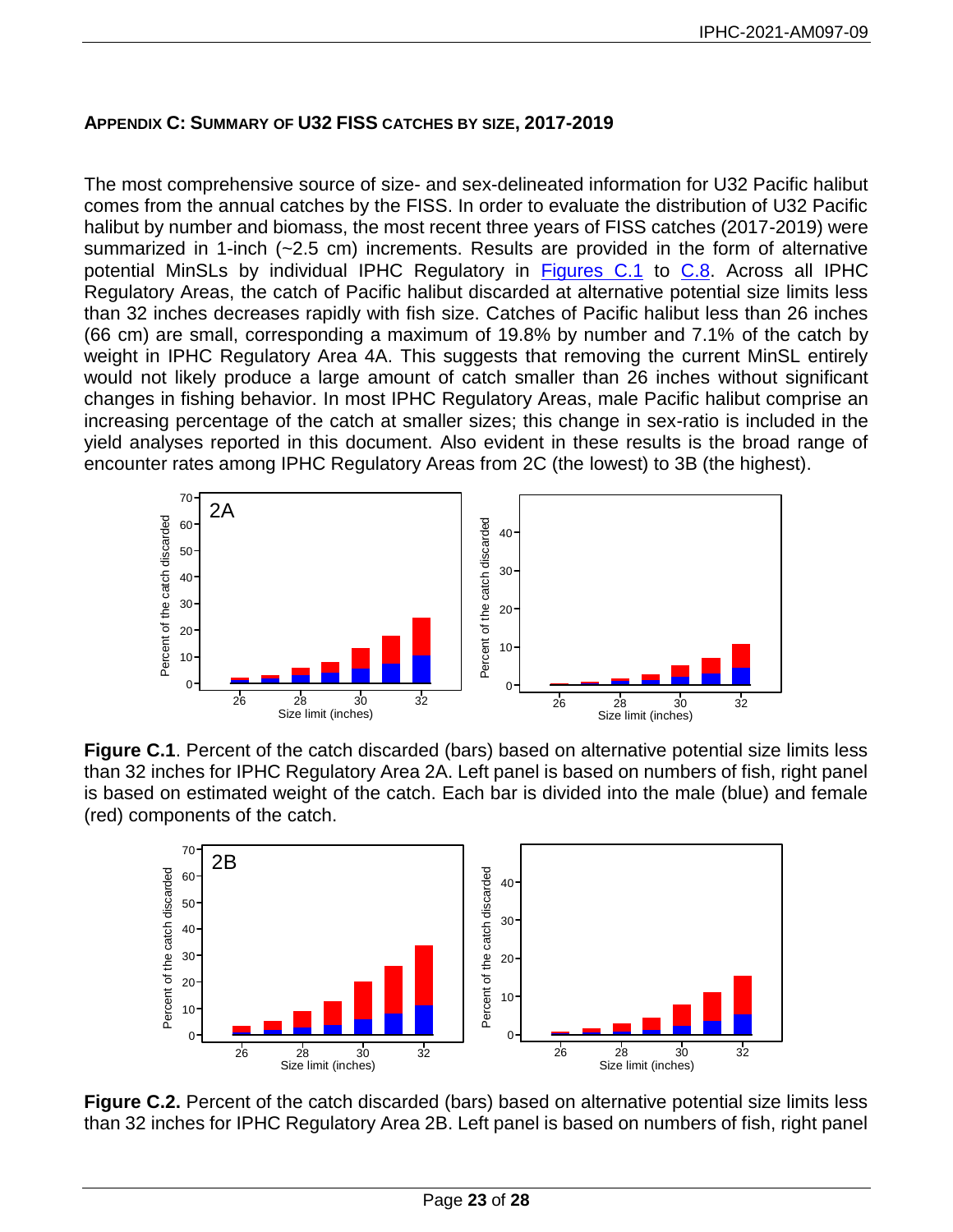is based on estimated weight of the catch. Each bar is divided into the male (blue) and female (red) components of the catch.



**Figure C.3.** Percent of the catch discarded (bars) based on alternative potential size limits less than 32 inches for IPHC Regulatory Area 2C. Left panel is based on numbers of fish, right panel is based on estimated weight of the catch. Each bar is divided into the male (blue) and female (red) components of the catch.



**Figure C.4.** Percent of the catch discarded (bars) based on alternative potential size limits less than 32 inches for IPHC Regulatory Area 3A. Left panel is based on numbers of fish, right panel is based on estimated weight of the catch. Each bar is divided into the male (blue) and female (red) components of the catch.



**Figure C.5.** Percent of the catch discarded (bars) based on alternative potential size limits less than 32 inches for IPHC Regulatory Area 3B. Left panel is based on numbers of fish, right panel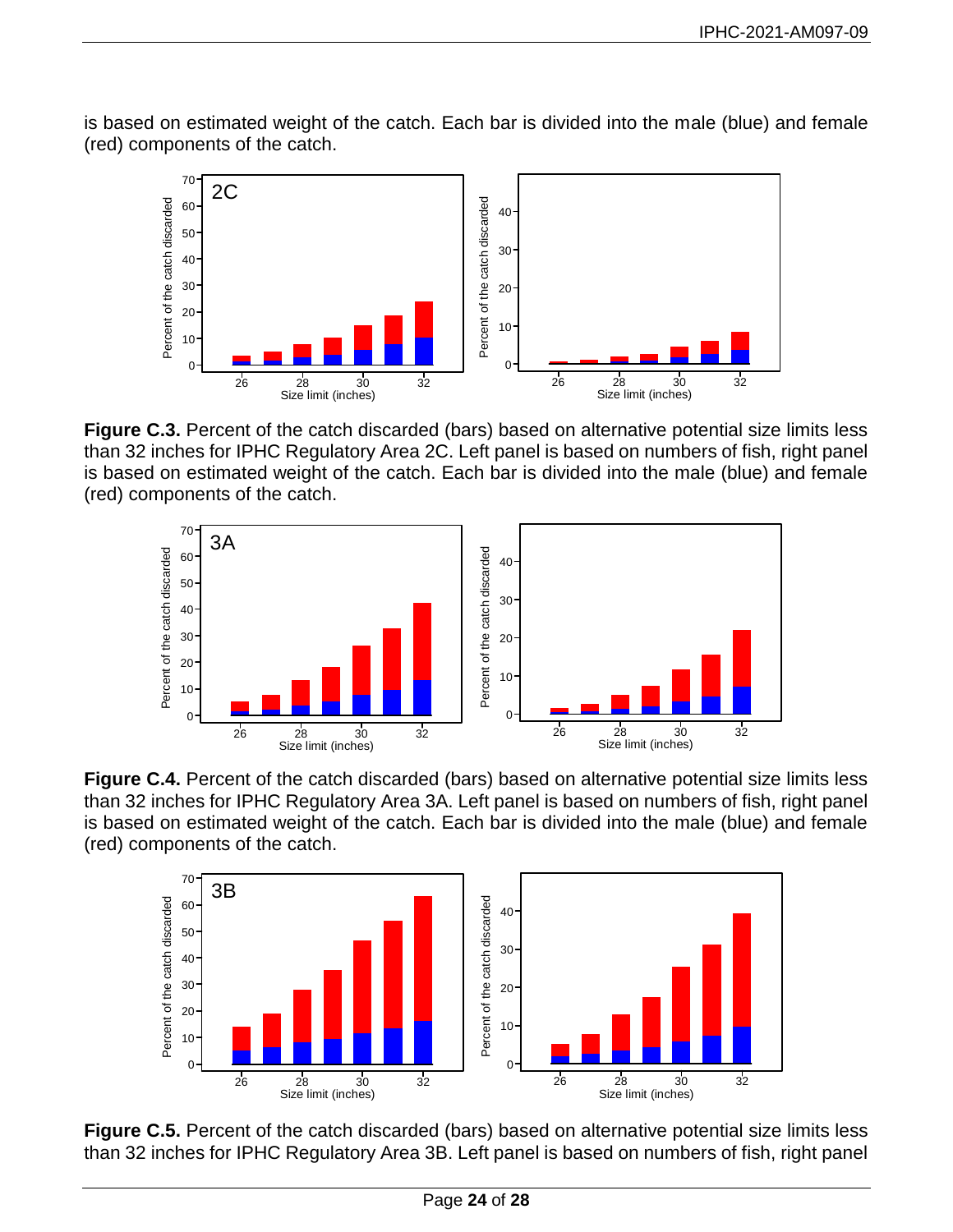is based on estimated weight of the catch. Each bar is divided into the male (blue) and female (red) components of the catch.



**Figure C.6.** Percent of the catch discarded (bars) based on alternative potential size limits less than 32 inches for IPHC Regulatory Area 4A. Left panel is based on numbers of fish, right panel is based on estimated weight of the catch. Each bar is divided into the male (blue) and female (red) components of the catch.



**Figure C.7**. Percent of the catch discarded (bars) based on alternative potential size limits less than 32 inches for IPHC Regulatory Area 4B. Left panel is based on numbers of fish, right panel is based on estimated weight of the catch. Each bar is divided into the male (blue) and female (red) components of the catch.



<span id="page-24-0"></span>**Figure C.8.** Percent of the catch discarded (bars) based on alternative potential size limits less than 32 inches for IPHC Regulatory Area 4CDE. Left panel is based on numbers of fish, right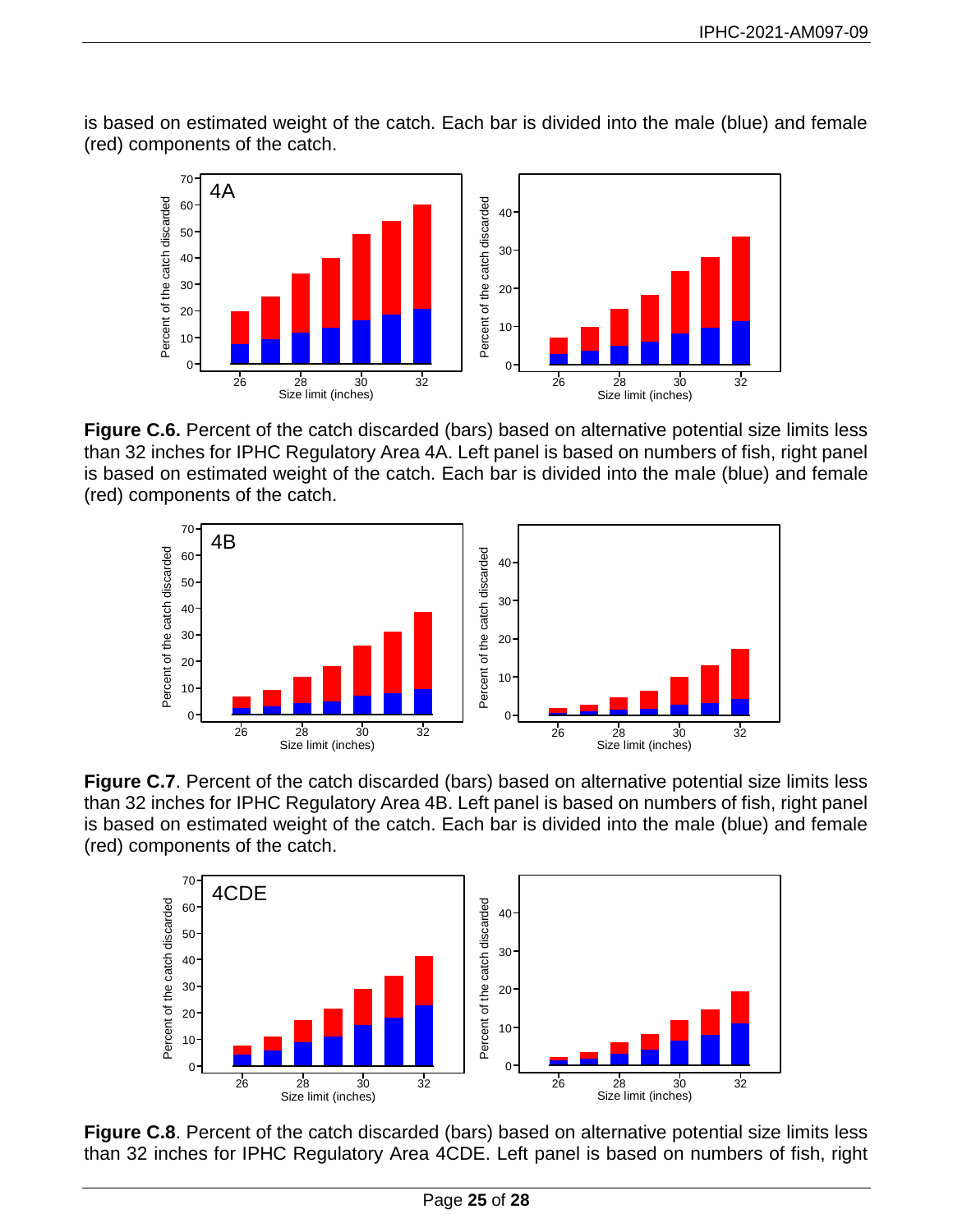<span id="page-25-0"></span>panel is based on estimated weight of the catch. Each bar is divided into the male (blue) and female (red) components of the catch.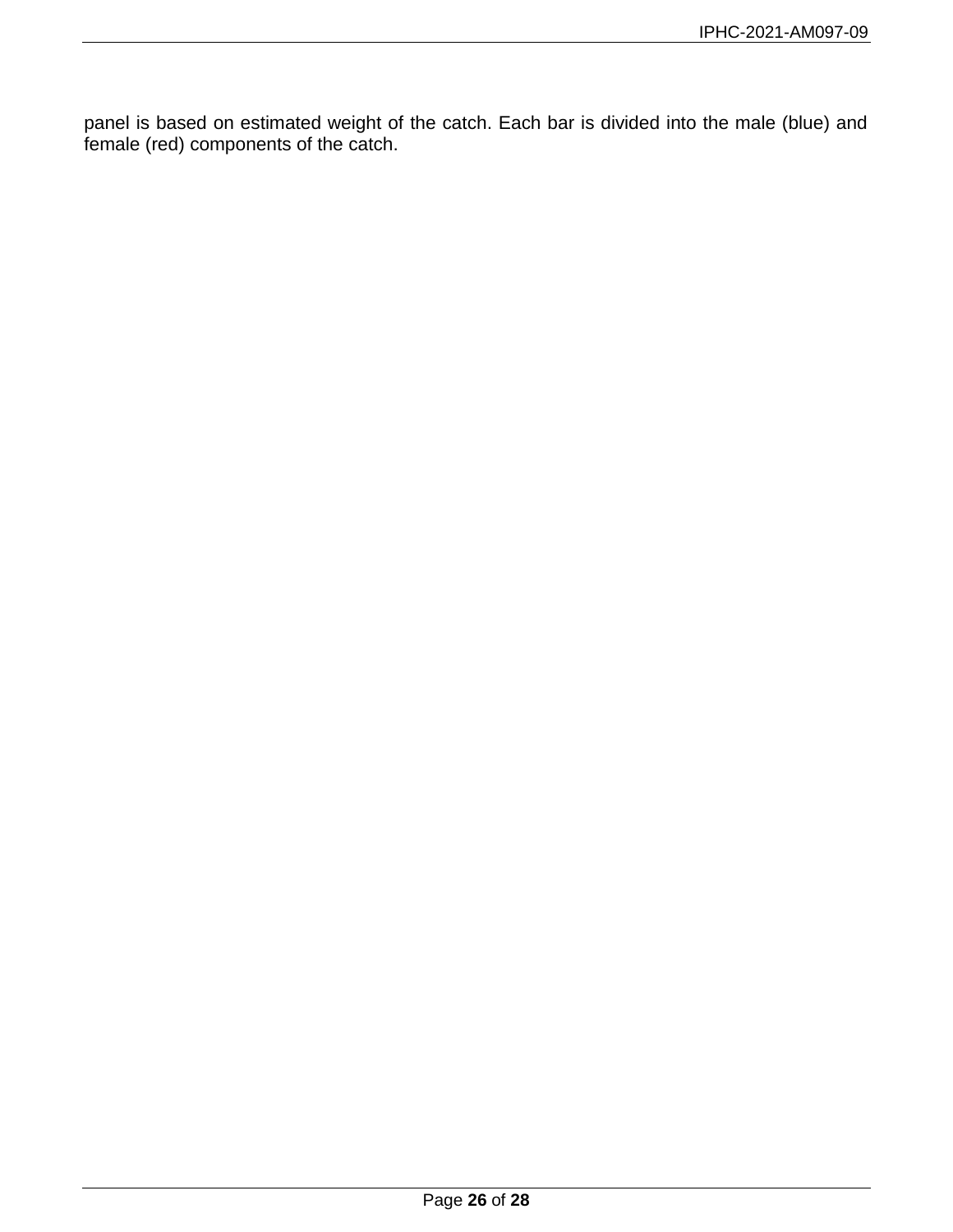### **APPENDIX D: 2019 PACIFIC HALIBUT PRICES IN ALASKA**

Recent prices and differences in price among size (weight) categories of the commercial fishery landings differ by year, IPHC Regulatory Area, port and buyer. In order to provide context for the critical price ratio, and the relative importance of different size categories, landings data were summarized from 2019 [\(Table D.1\)](#page-26-0).

<span id="page-26-0"></span>**Table D.1**: Average reported 2019 landings, revenue and price by aggregated weight category for Pacific halibut landed in Alaska (raw data from the eLandings system).

| Aggregated weight<br>category (net lbs) | Reported<br>landings (net lbs) | Revenue<br>(SUS) | Price<br>(SUS) |
|-----------------------------------------|--------------------------------|------------------|----------------|
| <=20                                    | 5,397,552                      | 27,350,760       | 5.07           |
| $20 - 40$                               | 4,492,190                      | 24,046,953       | 5.35           |
| 40-60                                   | 1,821,392                      | 10,391,435       | 5.71           |
| 60-80                                   | 375,098                        | 2,060,299        | 5.49           |
| $80+$                                   | 209,932                        | 1,135,090        | 5.41           |
| Unassigned <sup>1</sup>                 | 3,270,674                      | 17,566,759       | 5.37           |

 $1$ Categories reported in recent years have been inconsistent, including various levels of aggregation. The categories assigned here represent those that could be categorized unambiguously; therefore a large fraction of the landings remained unassigned.